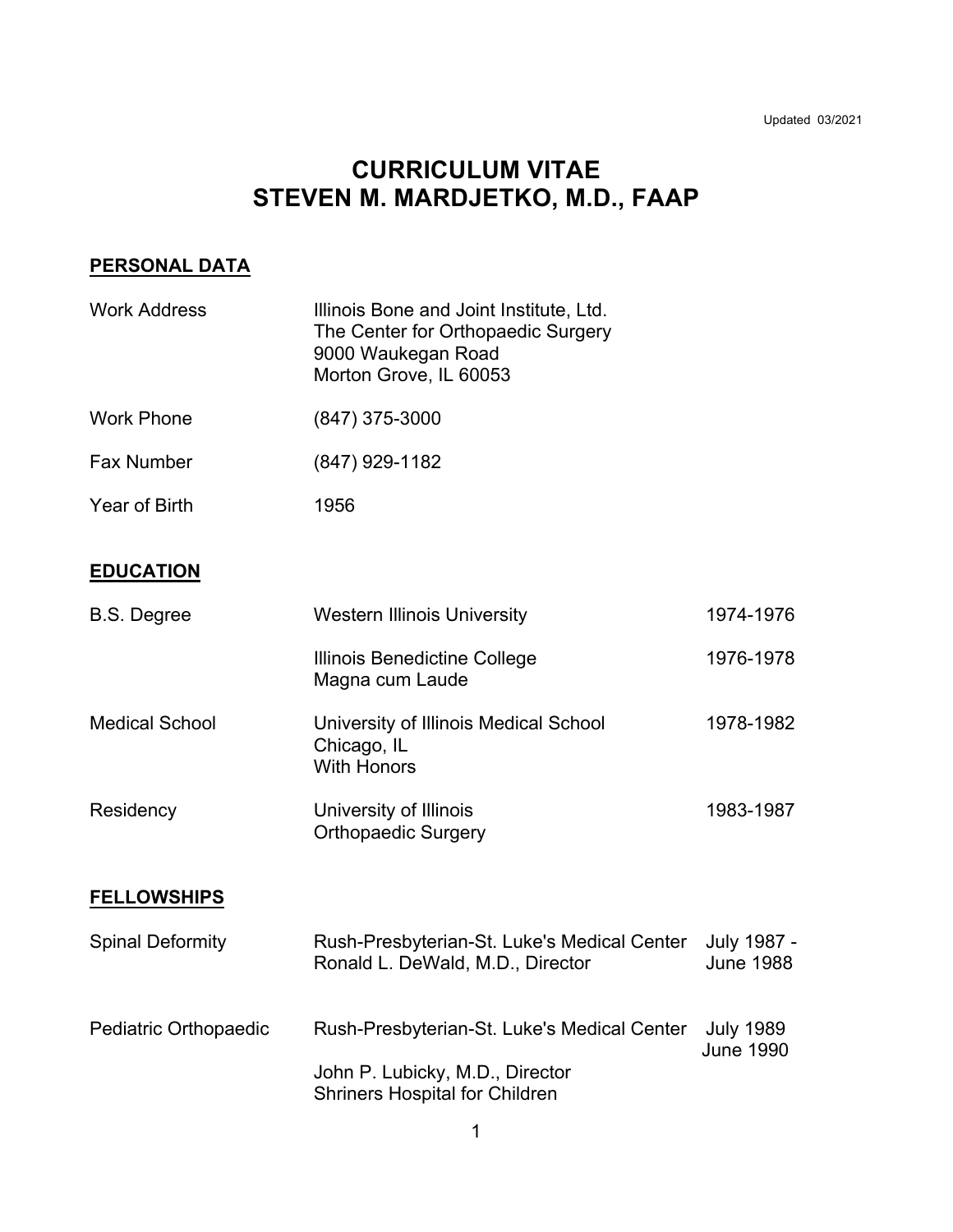# **ACADEMIC AND TEACHING APPOINTMENTS**

## CURRENT HOSPITAL APPOINTMENTS:

| University of Illinois Hospital<br>Chicago, Illinois.<br>Attending teaching staff<br>Department of Orthopedics<br><b>Pediatric Orthopedics</b><br>Spinal surgery                  | 2019- present                                  |
|-----------------------------------------------------------------------------------------------------------------------------------------------------------------------------------|------------------------------------------------|
| UIC Orthopedic Resident Site Director for Advocate<br><b>Lutheran General Hospital</b>                                                                                            | 2020- present                                  |
| Advocate Lutheran General Hospital<br>Park Ridge, Illinois<br><b>Chief of Orthopedic Spine Surgery</b><br>Director of Pediatric Spine Program<br><b>Attending Staff</b>           | 2011-present<br>2017- present<br>1998- present |
| <b>Rush University Medical Center</b><br>Department of Orthopaedic Surgery<br>Chicago, Illinois<br>Attending Staff – Section of Spine Surgery                                     | 1992-2015                                      |
| <b>North Shore Hospitals</b><br>Skokie, IL<br><b>Attending Staff</b>                                                                                                              | 2000-present                                   |
| <b>PAST HOSPITAL APPOINTMENTS:</b><br><b>Cook County Hospital</b><br>Chicago, Illinois<br><b>Chief - Section of Spinal Surgery</b><br><b>Chief- section Pediatric Orthopedics</b> | 1988-1995<br>1995-2000                         |
| <b>Shriners Hospital for Children</b><br>Chicago, Illinois<br>Department of Pediatric Orthopaedic Surgery<br><b>Attending Medical Staff</b><br><b>Consulting Staff</b>            | 1988-1990<br>1993-2009                         |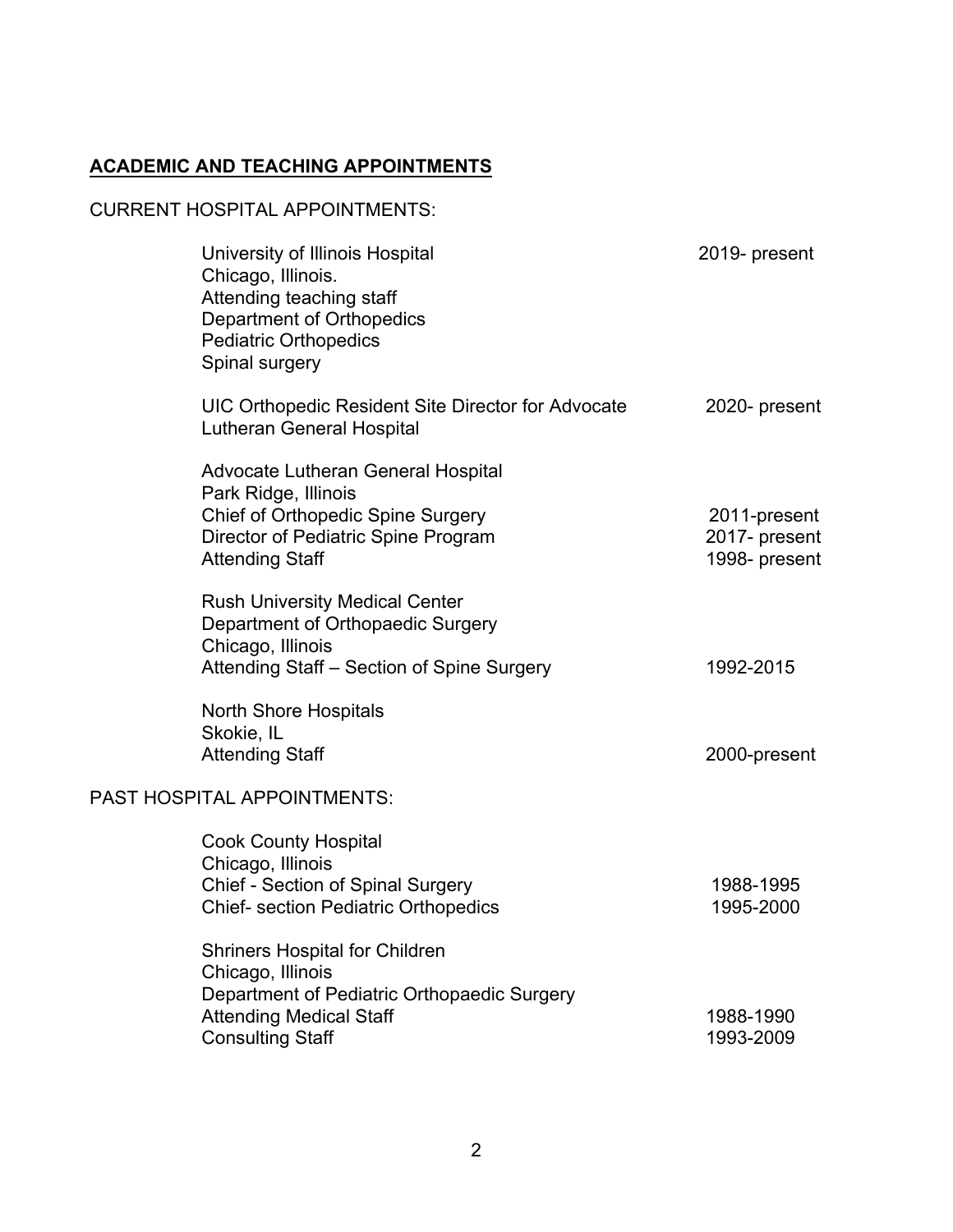| University of Illinois Hospital<br>Chicago, Illinois                                                                                                   |           |
|--------------------------------------------------------------------------------------------------------------------------------------------------------|-----------|
| Active Staff - Department of Orthopaedic Surgery                                                                                                       | 1988-1990 |
| <b>Cardinal Glennon Children's Hospital</b><br>St. Louis, Missouri<br>Active Staff - Department of Orthopaedic Surgery                                 |           |
| <b>Chief - Spinal Surgery Service</b>                                                                                                                  | 1990-1992 |
| <b>St. Louis University Medical Center</b><br>St. Louis, Missouri<br>Active Staff - Department of Orthopaedic Surgery                                  | 1990-1992 |
| St. Mary's Health Center<br>St. Louis, Missouri<br>Active Staff - Department of Orthopaedic Surgery                                                    | 1990-1992 |
| University of Illinois College of Medicine<br>Chicago, Illinois<br>Attending Staff - Department of Orthopaedic Surgery                                 | 1993-1999 |
| <b>Cook County Hospital</b><br>Chicago, Illinois<br>Attending Staff - Division of Orthopaedic Surgery<br><b>Chief - Pediatric Orthopaedics Section</b> | 1994-1999 |
| <b>Holy Family Hospital</b><br>Des Plaines, Illinois<br><b>Consultant Staff</b>                                                                        | 1994-2005 |
| <b>Rush Children's Hospital</b><br>Chicago, Illinois<br>Comprehensive Hemophilia Program - Attending Staff                                             | 1996-1997 |
| Northwestern Lake Forest Hospital<br>Lake Forest, Illinois<br><b>Attending Staff</b>                                                                   | 1996-2011 |
| <b>Children's Memorial Hospital</b><br>Chicago, Illinois<br><b>Provisional Affiliate</b>                                                               | 1998-2005 |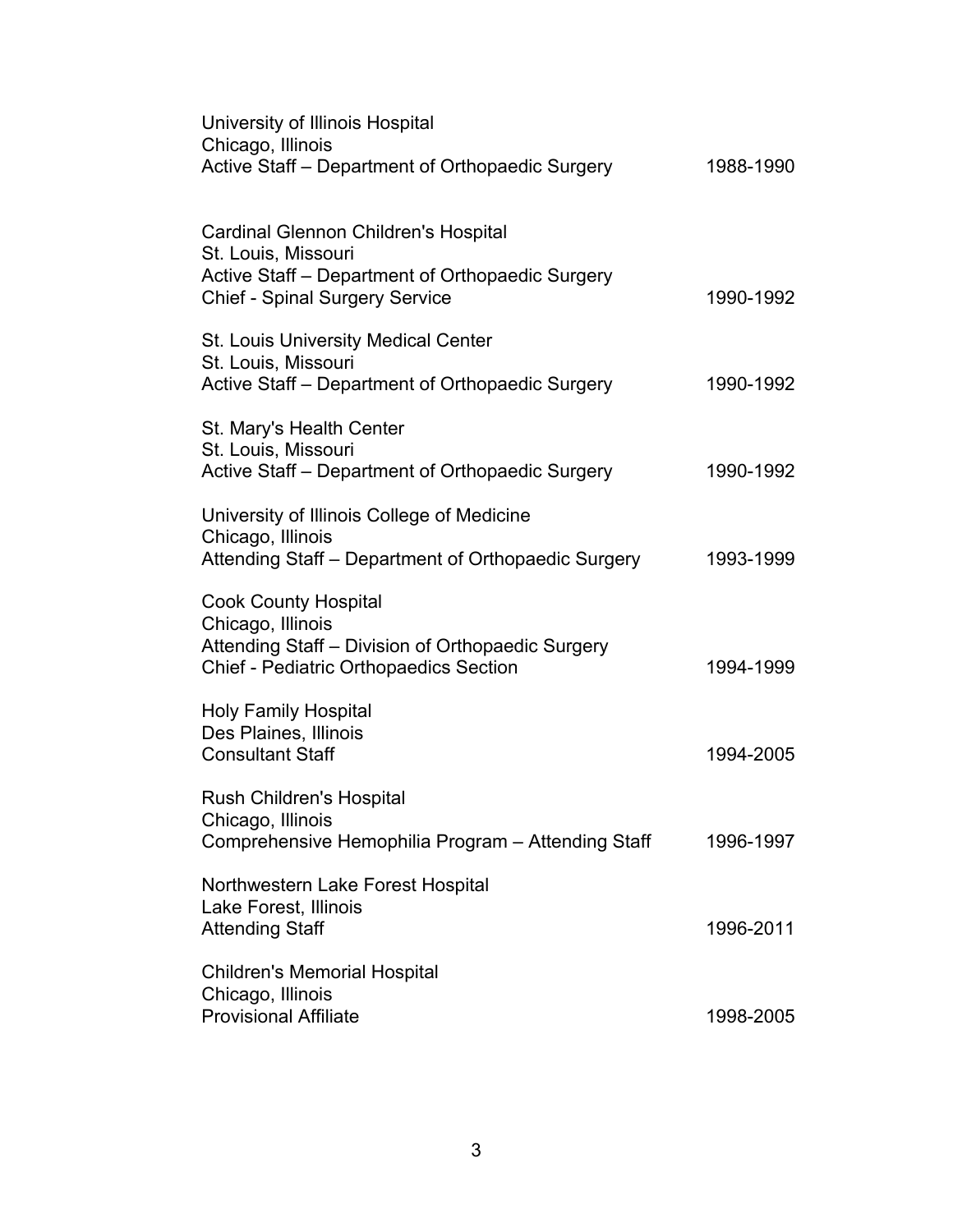| St. Francis Hospital<br>Evanston, IL<br><b>Active Staff</b>                                          | 2000-2009 |
|------------------------------------------------------------------------------------------------------|-----------|
| Advocate Christ Medical Center / Hope Children's Hospital<br>Oak Lawn, IL<br><b>Consulting Staff</b> | 2001-2007 |
| <b>Advocate Condell Medical Center</b><br>Libertyville, IL<br><b>Consulting Staff</b>                | 2006-2010 |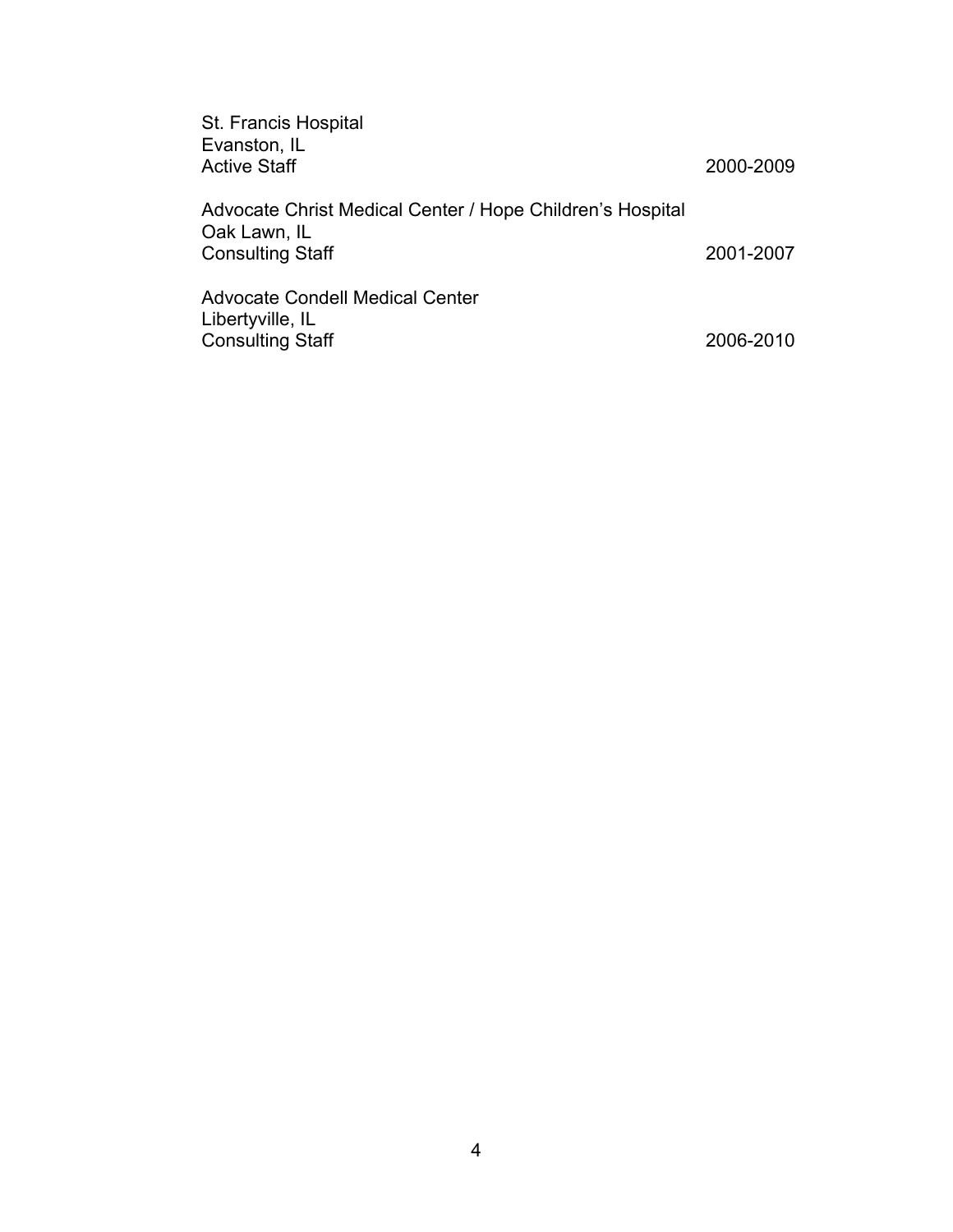# CURRENT ACADEMIC APPOINTMENTS:

| <b>Assistant Professor</b><br>Department of Orthopaedic Surgery<br><b>Rush Medical College</b><br>Chicago, Illinois   |                                 |
|-----------------------------------------------------------------------------------------------------------------------|---------------------------------|
| Lecturer<br>Department of Orthopaedic Surgery<br>University of Illinois College of Medicine<br>Chicago, Illinois      |                                 |
| <b>PAST ACADEMIC APPOINTMENTS</b>                                                                                     |                                 |
| <b>Assistant Professor</b><br>Department of Orthopaedic Surgery<br>University of Illinois                             | July 1988 -<br><b>June 1990</b> |
| <b>Assistant Professor</b><br><b>Westside Veterans Hospital</b>                                                       | July 1988 -<br><b>June 1990</b> |
| <b>Assistant Professor</b><br>Department of Orthopaedic Surgery<br><b>St. Louis University</b><br>St. Louis, Missouri | July 1990 -<br>Sept. 1992       |
| <b>SCHOLARLY SOCIETY MEMBERSHIPS</b>                                                                                  |                                 |
| <b>American Medical Association</b>                                                                                   | 1987- present                   |
| Illinois State Medical Society                                                                                        | 1987- present                   |

| <b>Chicago Medical Society</b>                                                | 1987 -present         |
|-------------------------------------------------------------------------------|-----------------------|
| American Academy of Orthopaedic Surgeons<br><b>Candidate Member</b><br>Fellow | 1988<br>1994- present |
| Illinois Orthopaedic Society                                                  | 1988- present         |
| North American Spine Society                                                  | 1993-2021             |
| <b>Scoliosis Research Society</b><br><b>Candidate Member</b>                  | 1993                  |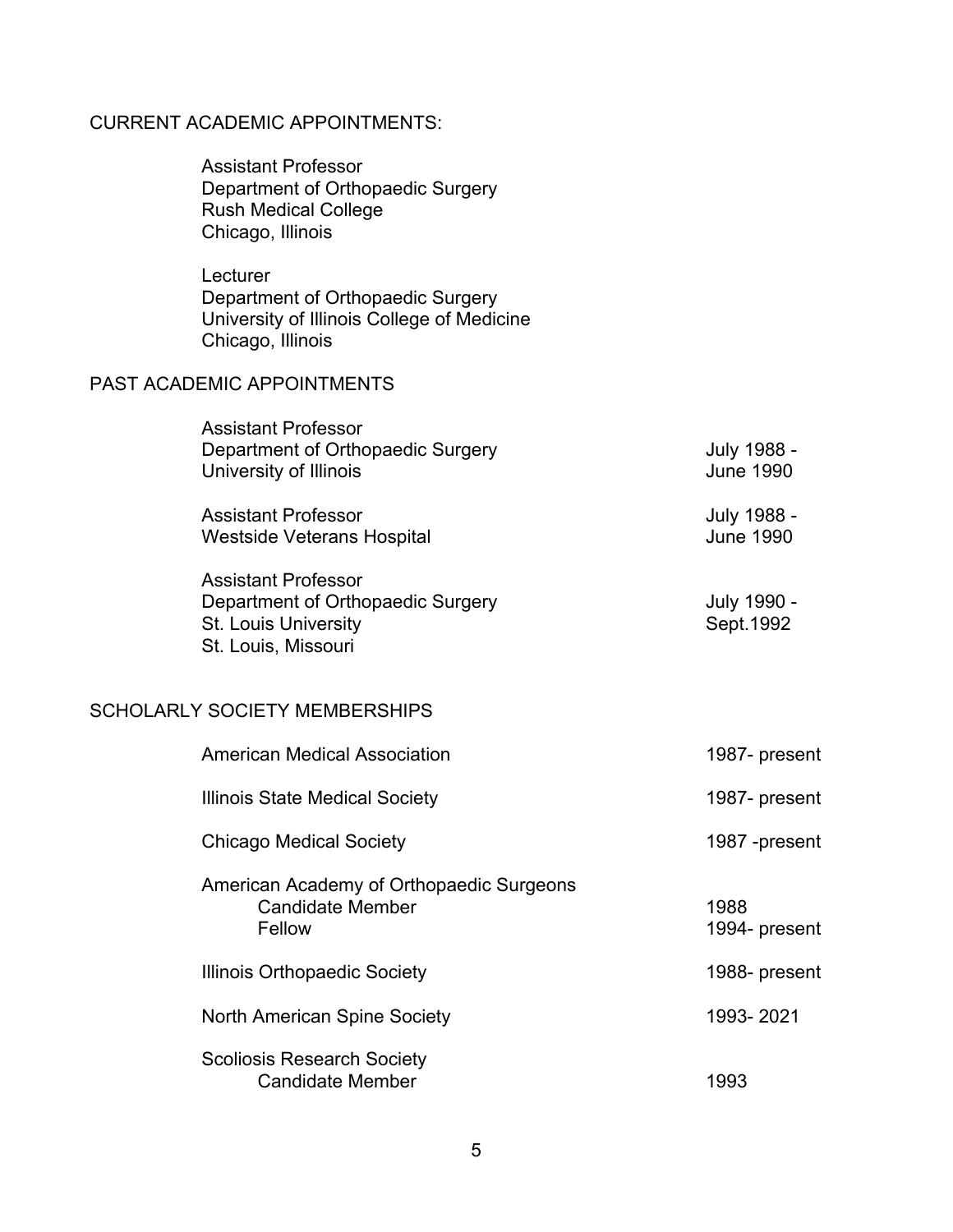| <b>Active Fellow</b><br><b>Treasurer</b>                                                               | 1998- present<br>2006-2011 |
|--------------------------------------------------------------------------------------------------------|----------------------------|
| American Academy of Pediatrics<br><b>Orthopaedic Section Fellow</b>                                    | 1995- present              |
| Pediatric Orthopaedic Society of North America                                                         | 1995- present              |
| <b>Cervical Spine Research Society</b>                                                                 | 2001- present              |
| Spine Society of Europe                                                                                | 2004- present              |
| <b>COMMITTEE APPOINTMENT:</b>                                                                          |                            |
| SRS Representative to the FDA Scientific Committee<br><b>Study Committee on Pedicle Screw Fixation</b> | 1993                       |
| <b>SRS Program Committee</b>                                                                           | 1994-1996                  |
| <b>SRS Education Committee</b>                                                                         | 1994-1996                  |
| SRS Representative to the Federation of Spine<br><b>Associations Program Committee</b>                 | 1994-1998                  |
| <b>American Academy of Pediatrics</b><br><b>ICAAP Committee on Children with Disabilities</b>          | 1996-1997                  |
| American Academy of Orthopaedic Surgeons<br>Subcommittee for Adult Spine Evaluation                    | 1998-2002                  |
| <b>SRS Research Coordinating Committee</b>                                                             | 1999                       |
| <b>AAOS Spine Evaluation Subcommittee</b>                                                              | 1997-2003                  |
| <b>SRS Injury Prevention Committee</b>                                                                 | 1999                       |
| <b>Holy Family Medical Center</b><br><b>Infection Control Committee</b>                                | 1999                       |
| <b>SRS Traveling Fellows - Host</b>                                                                    | 2000                       |
| <b>SRS Program Committee Chair</b>                                                                     | 2002-2004                  |
| <b>SRS Etiology Committee</b>                                                                          | 2006                       |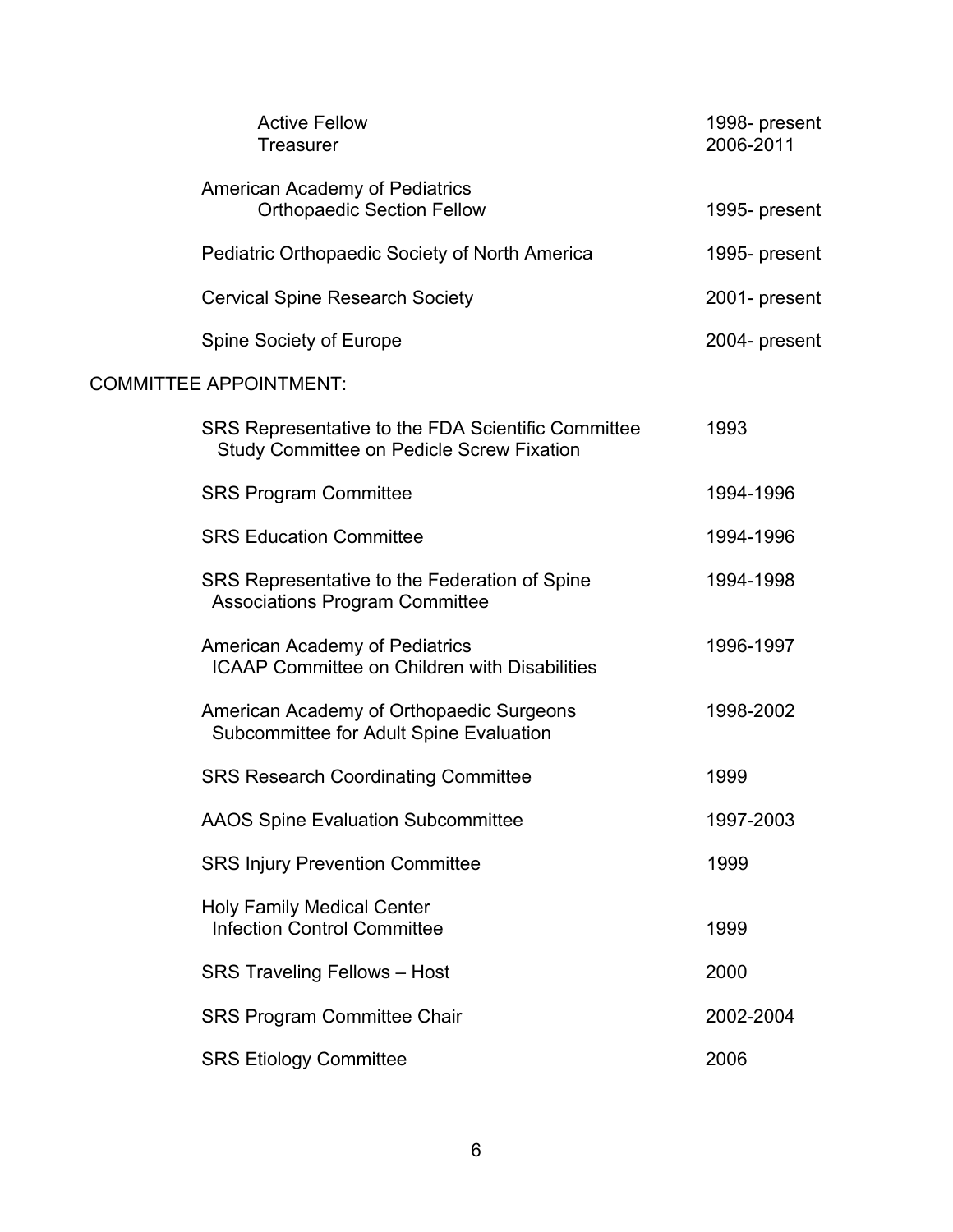| <b>SRS Chair of Global Outreach Committee</b>                                                                  | 2007                                    |
|----------------------------------------------------------------------------------------------------------------|-----------------------------------------|
| AAOS Chairman of the Committee Appointment Program<br>Spine Program Subcommittee                               | 2009-2010                               |
| <b>ISMS Council on Medical Service</b><br><b>ISMS Council on Economics</b>                                     | 2009-2010<br>2016- present              |
| <b>POSNA Endowment Committee</b>                                                                               | 2009-2010                               |
| <b>POSNA Publications Committee</b>                                                                            | 2009-2010                               |
| <b>SRS Advocacy and Public Policy Committee</b>                                                                | 2010                                    |
| <b>AAOS Board of Councilors</b>                                                                                | 2013-2019                               |
| Illinois Association of Orthopedic Surgery (IAOS)<br>Treasurer<br><b>President Elect</b><br>Board of directors | 2015-2017<br>2019-2021<br>2011- present |

Advocate Lutheran General Hospital peer Review committee 2020- present

# EDITORIAL APPOINTMENTS:

| <b>Editorial Advisory Board of Spine Journal</b>                                            | 1994 |
|---------------------------------------------------------------------------------------------|------|
| Associate Editor, 2nd Edition The Textbook of<br>Spinal Surgery, eds. Bridwell and Dewald   | 1995 |
| Guest Editor, Spondylolisthesis Spine Focus Issue,<br>Volume 30, Number 6S, March 15, 2005. | 2005 |
| <b>Consultant Reviewer, Journal of Pediatric Orthopaedics</b>                               | 2006 |
| Journal Peer reviewer, International Spine Surgery                                          | 2018 |
| Journal Peer reviewer, Spinal Deformity Journal (SRS)                                       | 2011 |

# **SPECIAL HONORS**

## INVITED SPEAKER:

FDA Orthopaedic Device Evaluation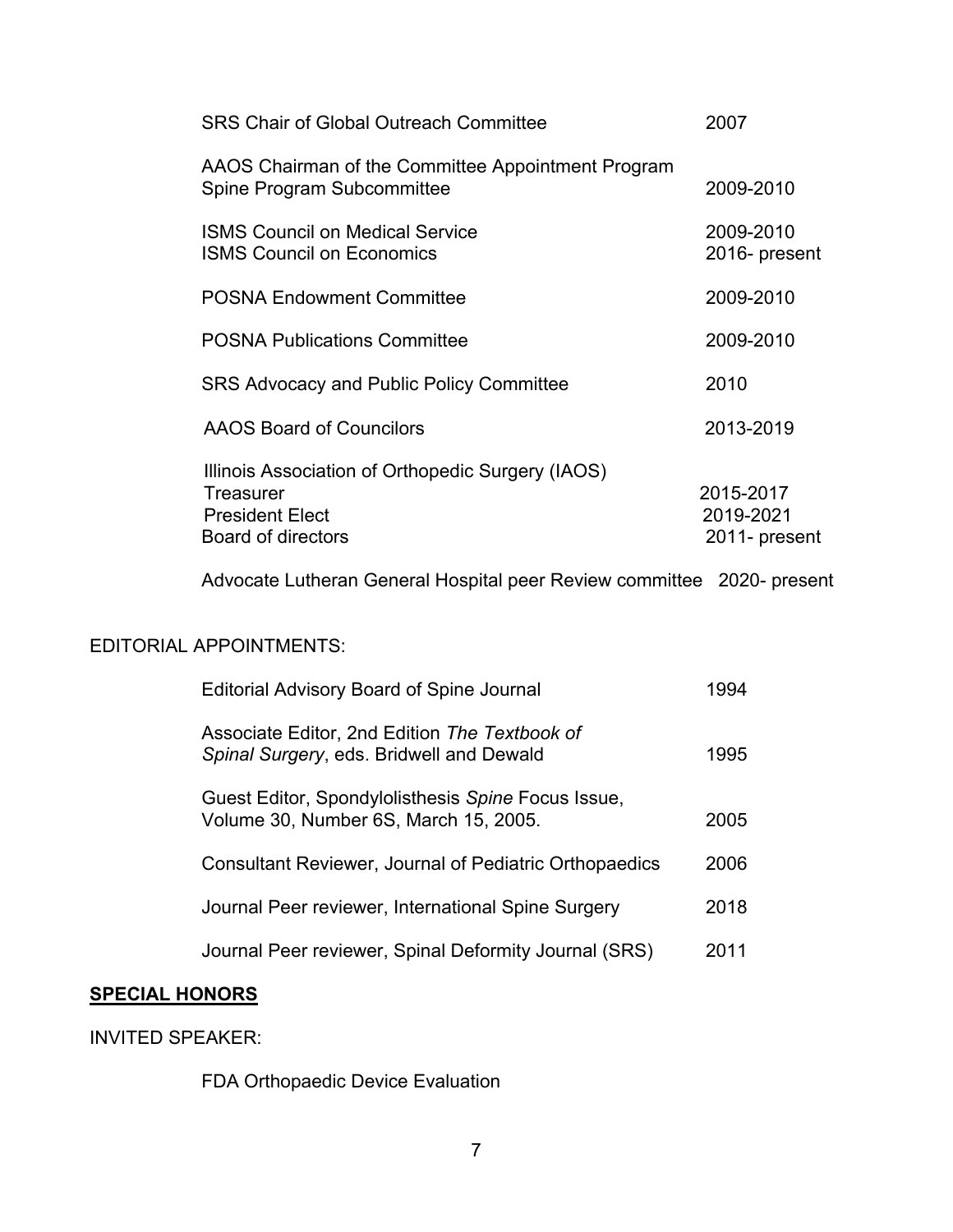|                          | <b>Advisory Board</b>                                                                                                                                                                               | <b>July 1994</b>                                                                                                                                                      |
|--------------------------|-----------------------------------------------------------------------------------------------------------------------------------------------------------------------------------------------------|-----------------------------------------------------------------------------------------------------------------------------------------------------------------------|
|                          | Spondylolisthesis Reduction in Adults<br>Tenton Valley, ID                                                                                                                                          | Aug. 1999                                                                                                                                                             |
|                          | History of the Scoliosis Research Society<br>Wenzhou, China                                                                                                                                         | Oct. 2006                                                                                                                                                             |
| <b>MEDICAL MISSIONS:</b> |                                                                                                                                                                                                     |                                                                                                                                                                       |
|                          | Colombia General Pediatric Orthopaedic Mission Staff Surgeon<br>Sponsor: Casa de Columbia<br><b>Director: Silver Service Children's Foundation</b><br>Shriners Hospital, Chicago, Illinois          | Oct. 1994, 95, 96<br>April 1999, 00, 01                                                                                                                               |
|                          | Colombia Pediatric Spinal Deformity Mission Staff Surgeon<br>Sponsor: Casa de Colombia<br><b>Director: Silver Service Children's Foundation</b>                                                     | October 2001<br>May 2002, 2003,<br>2004, 2005, 2006                                                                                                                   |
|                          | Shriners Hospital, Chicago, Illinois                                                                                                                                                                | November 2003,<br>2004, 2005, 2006                                                                                                                                    |
|                          | The Bridge Across the Atlantic<br>China: Children's Orthopaedic Medical Mission<br>Sponsor: United Airlines/Children's Memorial Hospital<br>Director: China Sister Cities Medical Exchange Missions | April 2001                                                                                                                                                            |
|                          | Orthopaedics Overseas, Inc.<br>China                                                                                                                                                                | October 2007                                                                                                                                                          |
|                          | <b>Bulgaria Pediatric Spinal Deformity Surgeon</b><br>Sofia, Bulgaria                                                                                                                               | November 2008<br>April 2009<br>December 2009<br>April 2010<br>December 2010<br>April 2012<br>May 2013<br>April 2014<br>April 2016<br>May 2017<br>May 2018<br>May 2019 |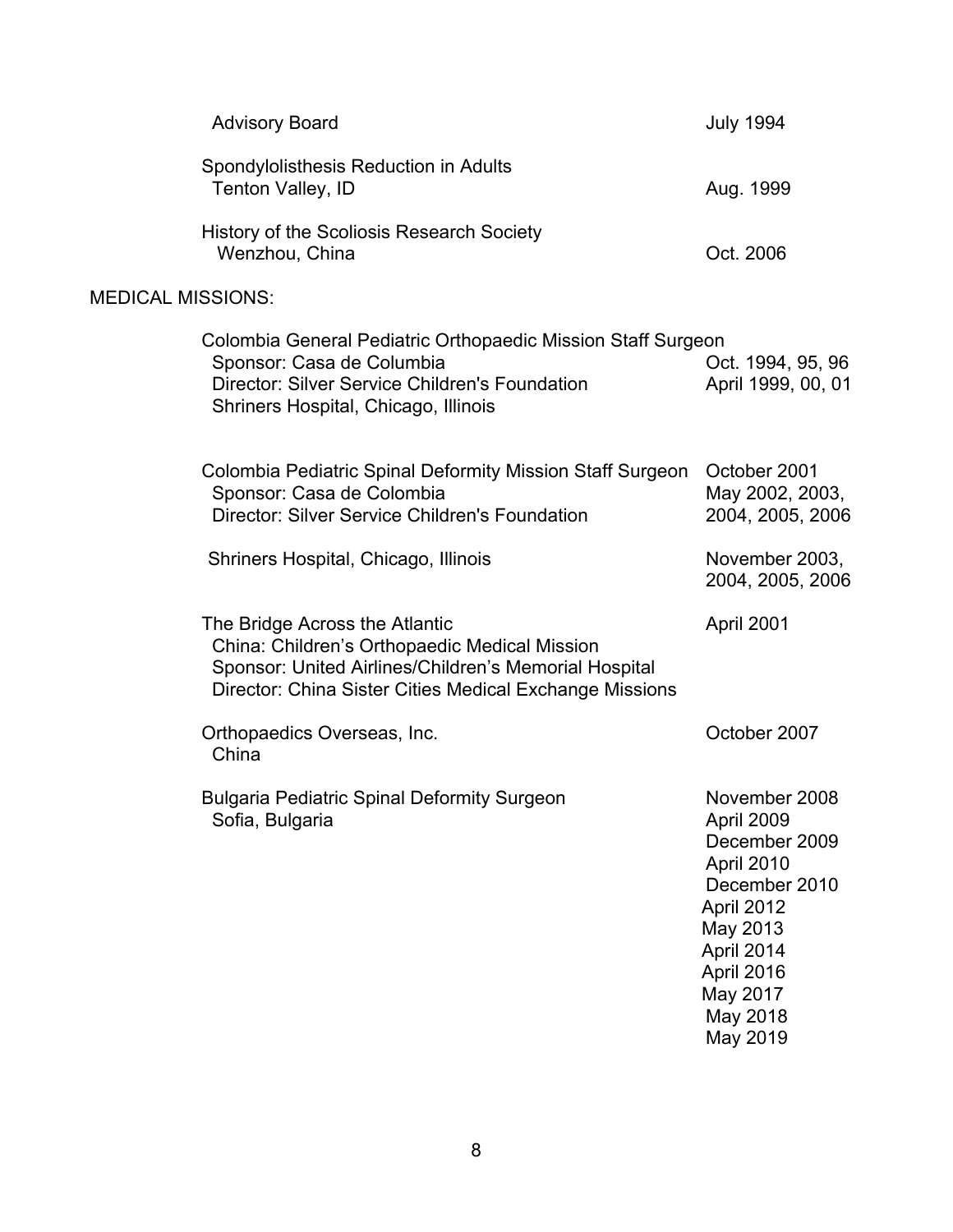#### AWARDS

Advocate Lutheran General Hospital Stewardship Leader February 2007 Advocate Lutheran General Hospital Spirit Award **Jun2 2008** 

Walter Blount Humanitarian Award, Scoliosis Research Society, Sept 2014

## **LICENSURE AND CERTIFICATION**

#### CERTIFICATION:

| American Board of Orthopaedic Surgery |          |
|---------------------------------------|----------|
| Passed Part I                         | 1987     |
| Passed Part II                        | 1992     |
| Recertification                       | 2003     |
| Recertification                       | 2013     |
| LICENSURE:                            |          |
| Illinois: 36-068521                   | Active   |
| Missouri: R6N30                       | Inactive |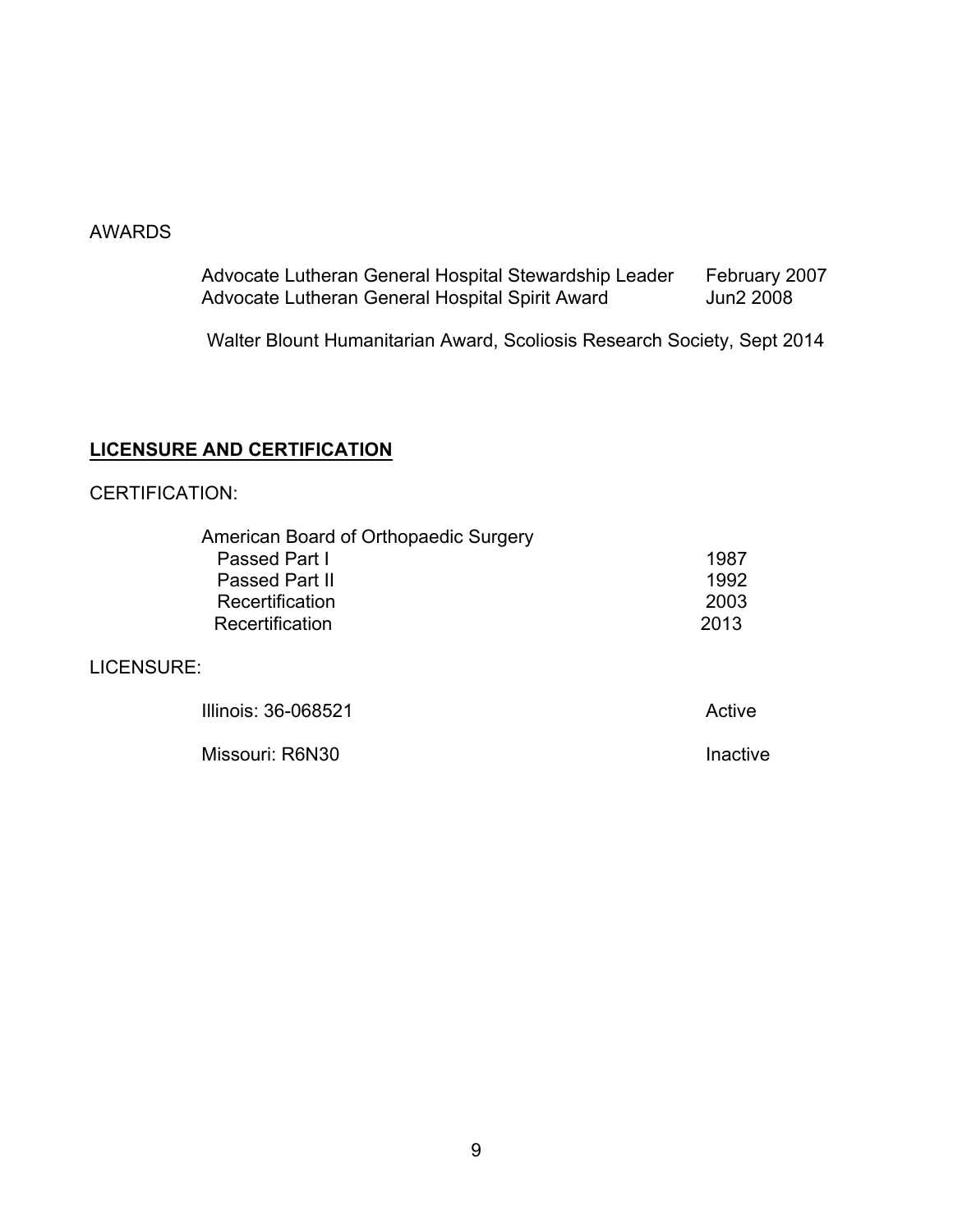### **PUBLICATIONS**

#### JOURNAL ARTICLES:

- 1. O'Leary P, Sturm P, Hammerberg K, Lubicky J, Mardjetko S. "Convex Hemiepiphysiodesis: The Limits of Vertebral Stapling." *Spine.* September 2011; 36(19):1579-83.
- 2. Baldus C, Bridwell K, Harrast J, Shaffrey C, Ondra S, Lenke L, Schwab F, Mardjetko SM, Glassman S, Edwards C 2nd, Lowe T, Horton W, Polly D Jr. "The Scoliosis Research Society Health-Related Quality of Life (SRS-30) age-gender normative data: an analysis of 1346 adult subjects unaffected by scoliosis." Spine. June 2011; 36(14):1154-62.
- 3. Knott PT, Mardjetko SM, Techy F. "The use of the T1 sagittal angle in predicting overall sagittal balance of the spine." *The Spine Journal*. November 2010; 10(11):994- 8.
- 4. Mardjetko S, Knott P, Rollet M, Baute S, Riemenschneider M, Muncie L. "Evaluating the reproductability of the Formetric 4D measurements for scoliosis." *European Spine Journal*. September 2010; 19(Suppl:3):S241-S242.
- 5. Knott PT, Mardjetko SM, Kim RH, Cotter, TM, Dunn MM, Patel ST, Spencer MJ, Wilson AS, Tager TS. "A comparison of magnetic and radiographic imaging artifact after using three types of metal rods: stainless steel, titanium, and vitallium." *The Spine Journal*. September 2010; 10(9):789-794.
- 6. Serhan H, Hammerberg K, O'Neil M, Sturm P, Mardjetko S, Crawford A. "Intraoperative techniques to reduce the potential of set-screw loosening in long spinal constructs: a static and fatigue biomechanical investigation." *Journal of Spinal Disorders and Techniques.* January 2010.
- 7. Samartzis D, Shen F, Herman J, Mardjetko SM. "Atlantoaxial rotatory fixation in the setting of associated congenital malformations: a modified classification system." *Spine*. February 2010; 35(4).
- 8. Knott PT, Mardjetko SM, Lamborne D, Stemer J, Strasburg A. "The influence of examiner experience on the reliability of surface topography measurements in patients with AIS." Scoliosis. 2009; 4(Suppl 2):O14.
- 9. Knott PT, Mardjetko SM, Kim R, Trznadel N, Huang J. "The use of axial loaded MRI in place of radiographs for surveillance of Adolescent Idiopathic Scoliosis: one practice's experience and recommendations." Scoliosis. 2009; 4(Suppl 2):O20.
- 10. Newton PO, Betz RR, Jurgen H, O'Brien, MF, Shufflebarger HL. "Advanced spinal deformity." *Roundtables in Spine Surgery*. 2007; 3(2). Mardjetko SM: contributor.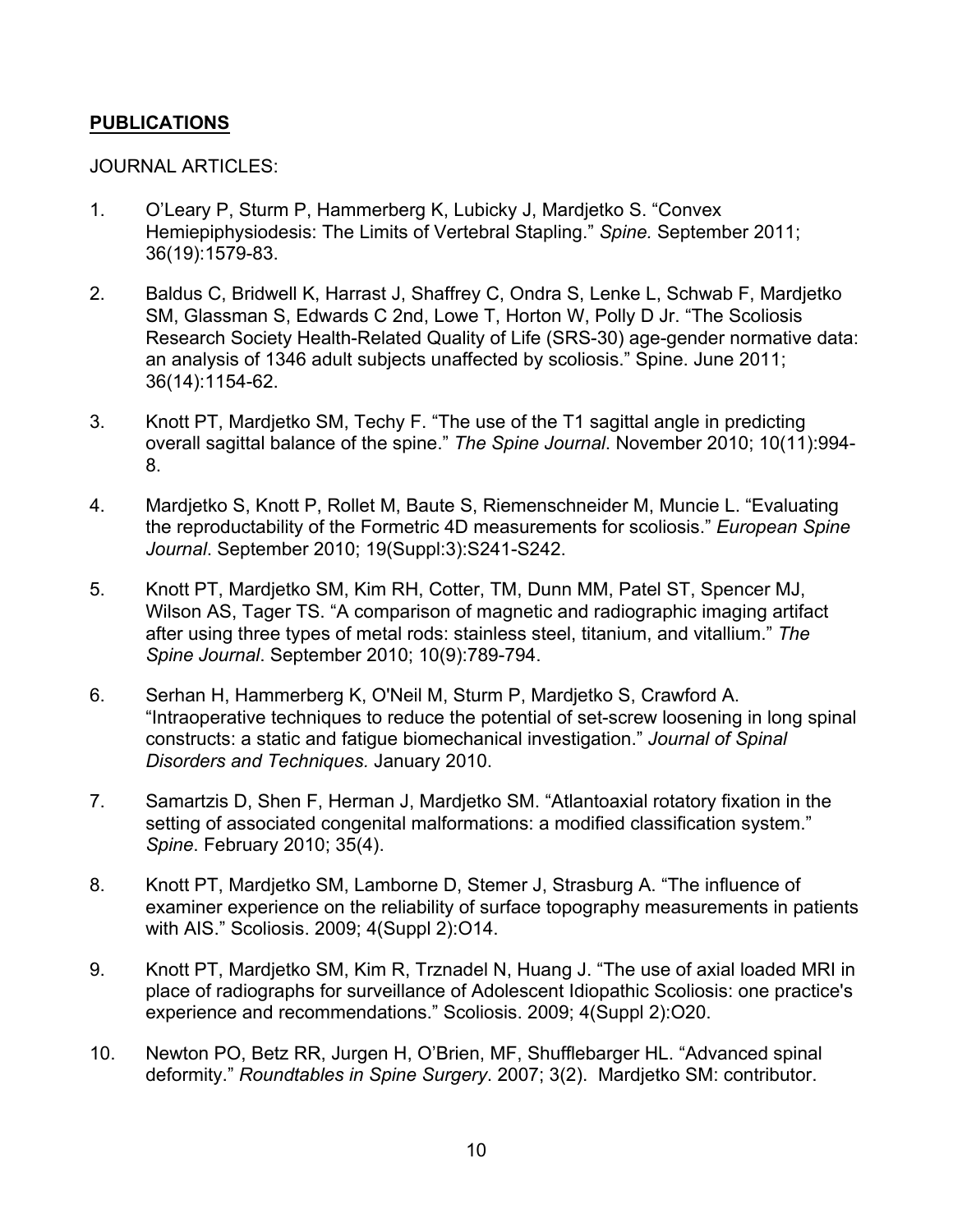- 11. Knott PT, Mardjetko SM, Nance D, Dunn M. "Electromagnetic topographical technique of curve evaluation for adolescent idiopathic scoliosis." *Spine.* 2006; 31(24).
- 12. Biafora SJ, Mardjetko SM, Butler JP, McCarthy PL, Gleason TF. "Anterial injury following percutaneous vertebral augmentation." *Spine*. 2006; 31(3).
- 13. Mardjetko SM. "Anterior surgery in the management of scoliosis. Part III: Thoracolumbar and lumbar scoliosis and complications unique to anterior instrumentation." *Contemporary Spine Surgery*. April 2005; 6(Number 4).
- 14. Mardjetko SM. "Anterior surgery in the management of scoliosis. Part II: Adolescent idiopathic and thoracic scoliosis." *Contemporary Spine Surgery*. March 2005; 6(Number 3).
- 15. Basobas L, Mardjetko S, Hammerberg K, Lubicky J. "Selective anterior fusion and instrumentation for the treatment of neuromuscular scoliosis." *Spine.* 2003; 28(20):S245-S248.
- 16. Turker RJ, Mardjetko SM, Lubicky J. "Aneurysmal bone cysts of the spine: excision and stabilization." *Journal of Pediatric Orthopaedics*. 1998; 18(2):209-213.
- 17. Yuan HA, Dickman CA, Garfin SR, Mardjetko SM. "A historical cohort study of pedicle screw fixation in thoracic lumber and sacral spine fusions." *Spine*. October 1994.
- 18. Mardjetko SM, Connolly P, Shott S. "Degenerative lumber spondylolisthesis. A metaanalysis of literature 1970-1993." *Spine.* October 1994; 19(20 Suppl):2256S-2265S.
- 19. Nance DK, Mardjetko SM. "Technical aspects and nursing considerations of limb lengthening." *Orthopaedic Nursing*. 1994; 13:21-32.
- 20. Mardjetko SM. "Acquired spondylolisthesis of L4." *Spinal Frontiers.* 1994; 1: 6-7.
- 21. Mardjetko SM, Hammerberg KW, Lubicky JP, Fister JS. "The Luque trolley revisited. Review of nine cases requiring revision." *Spine Journal.* 1992; 17(5):582-589.
- 22. Mardjetko SM, Lubicky JP, Kuo KN, Smrcina C. "Pseudoaneurysm after foot surgery." *Journal of Pediatric Orthopaedics.* 1991; 11(5):657-662.
- 23. Asdourian PL, Mardjetko SM, Rauschning W, Johnson H, Hammerberg KW, DeWald RL. "An evaluation of spinal deformity in metastatic breast cancer." *Journal of Spinal Disorders.* 1990; 3(2):119-134.
- 24. Mardjetko SM, Harris G. "Evaluation of eight different methods of tendon suture used for tendon bone anchorage." *Journal of Biomechanics*. 1988.

BOOK CHAPTERS: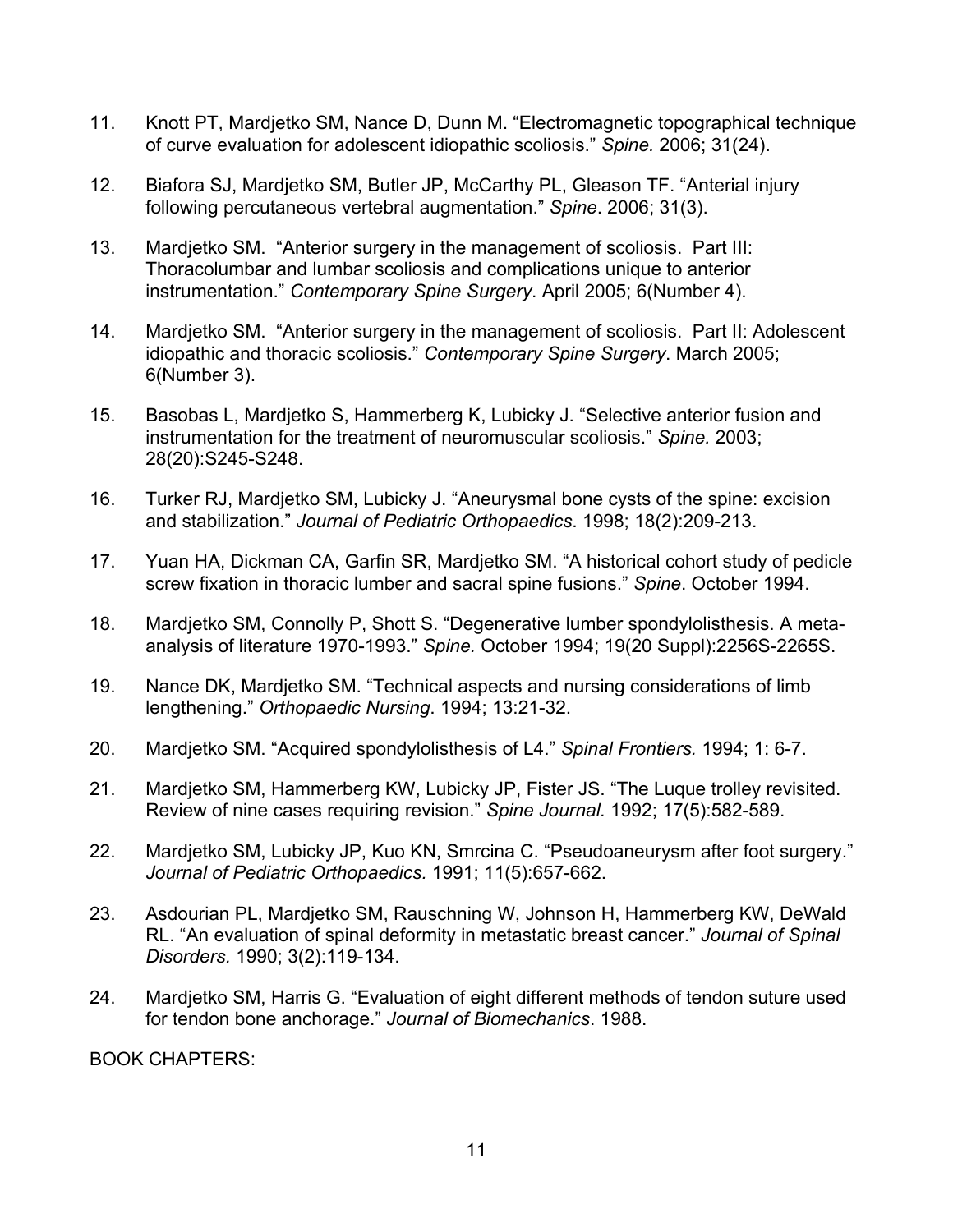- 1. Mardjetko SM. L1-S1 Fusion: When to Extend to T12 and Pelvis and When to Include L5-S1 Anterior Grafting. In: *Best Evidence for Spine Surgery: 20 Cardinal Cases*. Philadelphia, PA: Elsevier; 2012.
- 2. Mardjetko SM. Low-Grade Spondylolisthesis in Adults: Surgical Management. In: *The Textbook of Spinal Surgery*. 3rd Edition. Philadelphia, PA: Lippincott Williams & Wilkins; 2011.
- 3. Mardjetko SM. Lumbopelvic Fixation Techniques. In: Wiesel, Boden, eds. *Seminars in Spine Surgery*. Philadelphia, PA: W.B. Saunders Co.; 2004.
- 4. Mardjetko SM. Neuromuscular Scoliosis. In: Devlin VJ, ed. *Spine Secrets*. Philadelphia, PA: Hanley & Belfus; 2003.
- 5. Mardjetko SM, Lubicky JP. Neuromuscular Spinal Deformity: Surgical Techniques and Analysis of Surgical Failures. In: *Revision in Spine.* St. Louis, MO: Mosley, Inc.; 1999:466-479.
- 6. Mardjetko SM, DeWald CJ. Metastatic Spinal Disease. In: Akbarnia, ed. *Spine: State of the Art Reviews*. Hanley and Belfus; 1996.
- 7. Mardjetko SM. Infantile and Juvenile Scoliosis. In: Bridwell, DeWald, eds. *The Textbook of Spinal Surgery*. 2nd edition. J.B. Lippincott; 1996.
- 8. Mardjetko SM, Lubicky J. Technical Considerations in Stabilization of the Pediatric Lumbopelvic Junction. In: Margulies, Floman, Farcy, Neuwirth, eds. *Lumbosacral and Spinopelvic Arthrodesis*. J.B. Lippincott; 1996.
- 9. Mardjetko SM, Lubicky J. Disorders of the Spinopelvic Junction: Pediatric Aspects. In: Margulies, Floman, Farcy, Neuwirth, eds. *Lumbosacral and Spinopelvic Fixation*. J.B. Lippincott; 1996.
- 10. Mardjetko SM, Loth TS. Metabolic Bone Disease. In: Mosby CV, ed. *Orthopaedic Board Review*. 1992.
- 11. Mardjetko SM. Gabriel KR. Pediatric Orthopaedics. In: Mosby CV, ed. *Orthopaedic Board Review.* 1992.
- 12. Mardjetko SM. Torticollis. In: *Chapmans Operative Orthopaedics.* 3rd Edition. Lippincott; 1992.
- 13. Mardjetko SM. Klippel-Feil Syndrome. In: *Chapmans Operative Orthopaedics*. 3rd Edition. Lippincott; 1992.
- 14. Mardjetko SM, et.al. Low Grade spondlolisthesis- Contemporary Management. DeWald's Texbook. Lippincott, 2021 (in Print)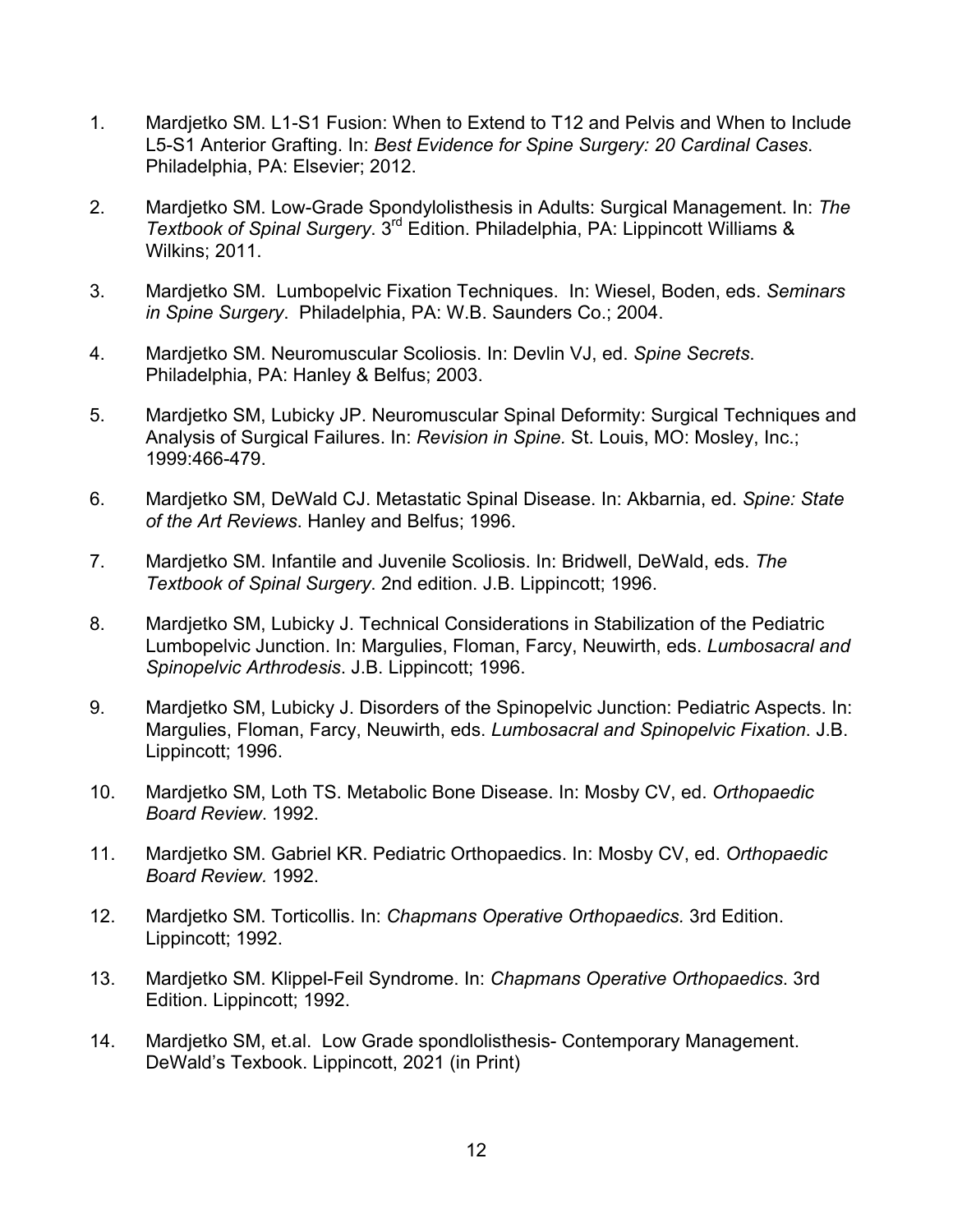## **PRESENTATIONS AT SCIENTIFIC MEETINGS**

- 1. Mardjetko S.M. Bone Healing, Fusion Biology, prerequisites to achieve a Solid Fusion. SRS Istanbul Meeting Current Concepts Course. May 8-11, 2019
- 2. Mardjetko S.M. Case Based Decision Making: Conservative vs. Surgical Treatment for Early Onset Spinal Deformity. SRS Istanbul Meeting Current concepts Course May 8- 11, 2019.
- 3. Mardjetko S.M Surgical Exposures for Spinal Deformity Surgery. Instructor. SRS Istanbul Meeting Hands On Course. May 11, 2019
- 4. Mardjetko, SM. Specialized Adult Deformity Conditions: Post Traumatic, Ankylosing Spondylitis, Osteoporosis. Evaluation and Treatment of Adult Deformity: Skull to Sacrum. Burr Ridge, IL. April 2013.
- 5. Mardjetko, SM. Cervical Kyphosis with and without Myelopathy. Evaluation and Treatment of Adult Deformity: Skull to Sacrum. Burr Ridge, IL. April 2013.
- 6. Mardjetko, SM. Complex Sacropelvic Reconstruction. Adult Spinal Deformity Tutorial. Plano, TX. October 2012.
- 7. Geck M, Kuhns C, Mardjetko S, Rinella A, Singh D. Occipital-Cervical Instability in Morquio-Brailsford's Disease (MPSIV): A Cohort of 16 Patients Treated in the SpineHope/Casa de Colombia Global Outreach Clinic. International Meeting on Advanced Spine Techniques, Istanbul, Turkey. July 2012.
- 8. Knott P, Musto J, Thompson S, Mardjetko S. The Evaluation of Balance in Adolescents with Scoliosis (e-poster). International Meeting on Advanced Spine Techniques, Istanbul, Turkey. July 2012.
- 9. Siemionow K, Mekahil A, Gussous Y, Elmashat D, Neckrysh S, Mardjetko S. Use of Vancomycin Powder is not Associated with Increased Systemic Vancomycin or Creatinine Levels in Patients with Adolescent Idiopathic Scoliosis (e-poster). International Meeting on Advanced Spine Techniques, Istanbul, Turkey. July 2012.
- 10. Knott P, Micke T, Woodworth J, Peterson B, Ziberna T, Mardjetko S. Detecting Small Changes in Spinal Deformity Using Surface Topography (e-poster). International Meeting on Advanced Spine Techniques, Istanbul, Turkey. July 2012.
- 11. Knott P, Mardjetko S, Betsch M, Hund R. The Reproducibility of Surface Topography Measurements of the Trunk in Patients with Normal and Elevated Body Mass Index (BMI) (e-poster). International Meeting on Advanced Spine Techniques, Istanbul, Turkey. July 2012.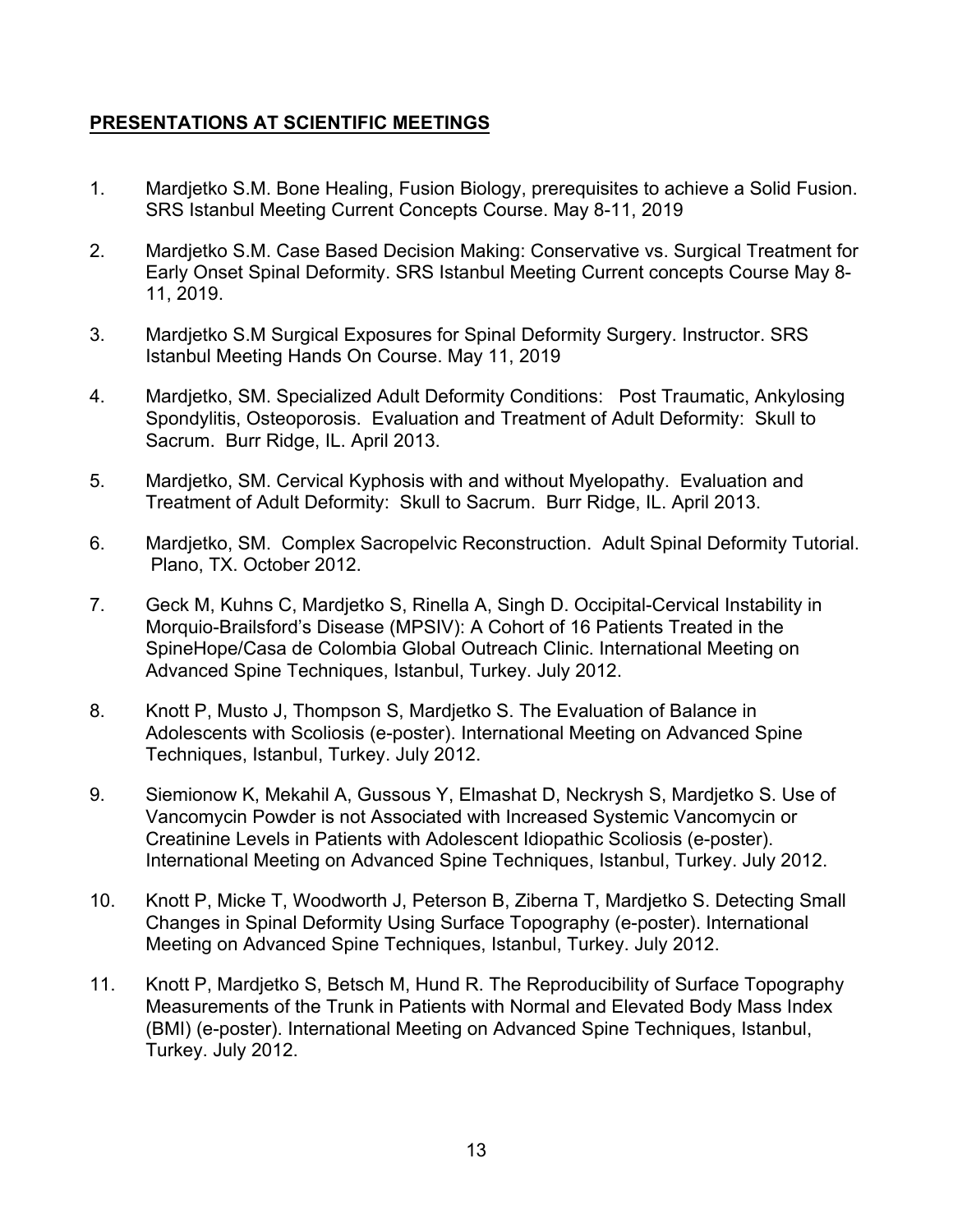- 12. Ananthakrishnan D, Cauilan G, Sabal L, Varner R, Kercher J, Mardjetko S. Spine Surgery in Developing Countries: A New Model for Equipment Procurement and Capacity Building (e-poster). International Meeting on Advanced Spine Techniques, Istanbul, Turkey. July 2012.
- 13. Knott P, Musto J, Thompson S, Mardjetko S. The relationship between scoliosis and balance in a population with AIS. Society on Scoliosis Orthopaedic and Rehabilitative Treatment (SOSORT), Milan, Italy. May 2012.
- 14. Knott P, Techy F, Cotter T, Jansen L, Kove P, Loving J, Poletis K, Mardjetko S. Retrospective analysis of immediate in-brace correction of scoliosis attainable in patients with AIS. Society on Scoliosis Orthopaedic and Rehabilitative Treatment (SOSORT), Milan, Italy. May 2012.
- 15. Knott P, McGirk M, Markovic A, Mardjetko S. Radiation exposure to staff members during traction x-rays (poster). Society on Scoliosis Orthopaedic and Rehabilitative Treatment (SOSORT), Milan, Italy. May 2012.
- 16. Mardjetko, SM. Fragility Fractures of the Spine Vertebroplasty vs. Kyphoplasty. Chicago Trauma Symposium. Chicago, IL August 2011.
- 17. Mardjetko, SM. Analyzing and Planning for Sagittal Plane 18<sup>th</sup> International Meeting on Advanced Spinal Techniques. Copenhagen, Denmark. July 2011.
- 18. Mardjetko, SM. Catastrophic Spine Injuries. Chicago Trauma Symposium. Chicago, IL. August 2010.
- 19. Mardjetko, SM. Cervical Spine Pathology in Children. University of Illinois at Chicago Saturday Orthopaedic Conference. Chicago, IL. June 2010.
- 20. Mardjetko, SM. High Grade Spondylolisthesis Should Not Be Reduced. Scoliosis Research Society Regional Meeting. Cairo, Egypt. December, 2009.
- 21. Mardjetko, SM. Degenerative Scoliosis: Indications for Adult Deformity Surgery. Scoliosis Research Society Regional Meeting. Cairo, Egypt. December, 2009.
- 22. Mardjetko, SM. A Comprehensive Evaluation of the Sagittal Plane: Preventing Iatrogenic Flat Back Syndrome. XXII International Symposium: Colombian Association of Neurosurgery. Cali, Colombia. November, 2009.
- 23. Mardjetko, SM. Pediatric Cervical Spine Pathology. XXII International Symposium: Colombian Association of Neurosurgery. Cali, Colombia. November, 2009.
- 24. Mardjetko, SM. Comprehensive Overview of Adult Spinal Deformity: Evaluation, Classification and Treatment Options. XXII International Symposium: Colombian Association of Neurosurgery. Cali, Colombia. November, 2009.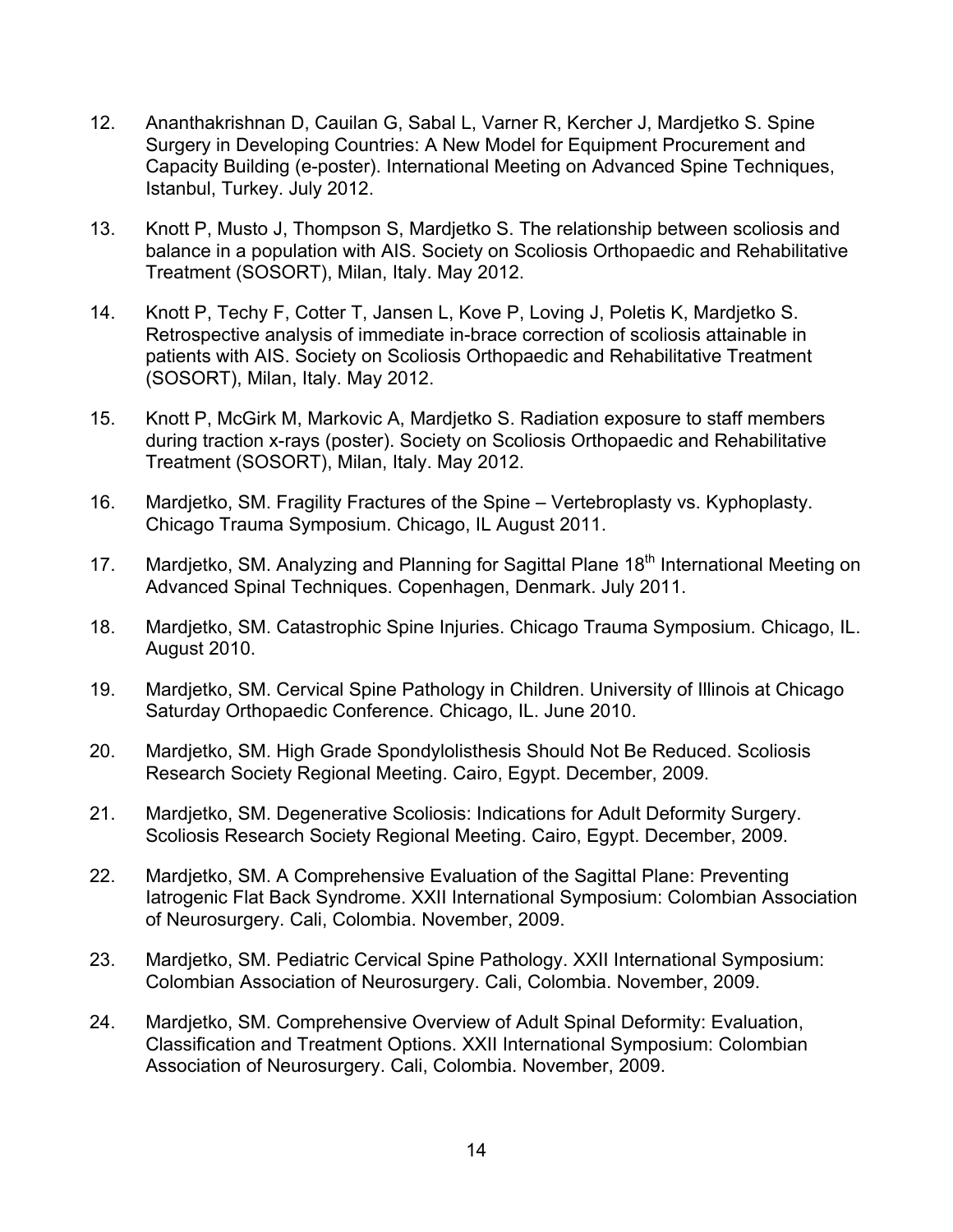- 25. Mardjetko, SM. Workers Compensation Perspective Cervical Spine Injuries. Chicago Symposium 2009. Chicago, IL. August, 2009.
- 26. Mardjetko, SM. Low Grade Spondylolisthesis. IMAST. Vienna, Austria. July, 2009.
- 27. Knott, P, Mardjetko, SM, Strasburg, A, Stemer, J, Lambourne, D, Huang, J. Evaluating the Influence of Clinician Experience on the Accuracy of Ortelius 800 Measurements for Scoliosis. (Presentation) Society on Scoliosis, Orthopaedic and Rehabilitative Treatment (SOSORT), Lyon, France. May, 2009.
- 28. Knott, P, Mardjetko, SM, Kim, R, Cotter, T, Trznadel, N, Huang, J. The use of axial loaded MRI in place of radiographs for surveillance of AIS. (Presentation) Society on Scoliosis, Orthopaedic and Rehabilitative Treatment (SOSORT), Lyon, France. May, 2009.
- 29. Mardjetko, SM. Orthopedic Use of BMP and Associated Composites. Dental Implant Conference 2008. Chicago, IL. December, 2008.
- 30. Mardjetko, SM. Degenerative Scoliosis Treatment & Expected Outcomes. 2008 DePuy Spine Aging & Complex Spine Summit. San Diego, CA. October, 2008.
- 31. Mardjetko, SM. Degenerative Scoliosis How Much Lordosis is Necessary? 2008 DePuy Spine Aging & Complex Spine Summit. San Diego, CA. October, 2008.
- 32. Mardjetko, SM. The Role of Anterior Column Support in Adult Deformity. 2008 DePuy Spine Aging & Complex Spine Summit. San Diego, CA. October, 2008.
- 33. Knott, P, Mardjetko, SM, Dunn, M. Evaluating the Influence of Patient Positioning on the Accuracy of Scoliosis Measurements Using Surface Topography. IMAST. Hong, Kong, China. July, 2008.
- 34. Knott, P, Mardjetko, SM, Dunn, M, Techy, F. Sagittal T1 Tilt Angle and its Correlation with Other Predictors of Spinal Balance. IMAST. Hong Kong, China. July, 2008.
- 35. Knott, P, Mardjetko, SM, Dunn, M. Evaluating the Influence of Patient Positioning on the Accuracy of Ortelius 800 Measurements for Scoliosis. SOSORT 5<sup>th</sup> International Conference on Conservative Management of Spinal Deformities. Athens, Greece. April, 2008.
- 36. Knott, P, Mardjetko, SM, Dunn, M. The Use of Surface Topography in the Surveillance of Adolescent Idiopathic Scoliosis: The Influence of Patient BMI on the Reliability of Curve Measurement. SOSORT 5<sup>th</sup> International Conference on Conservative Management of Spinal Deformities. Athens, Greece. April, 2008.
- 37. Mardjetko, SM. Adult Spinal Deformity: An American Perspective in 2008. The 37<sup>th</sup> Annual Meeting of the Japanese Society for Spine Surgery and Related Research. Tokyo, Japan. April, 2008.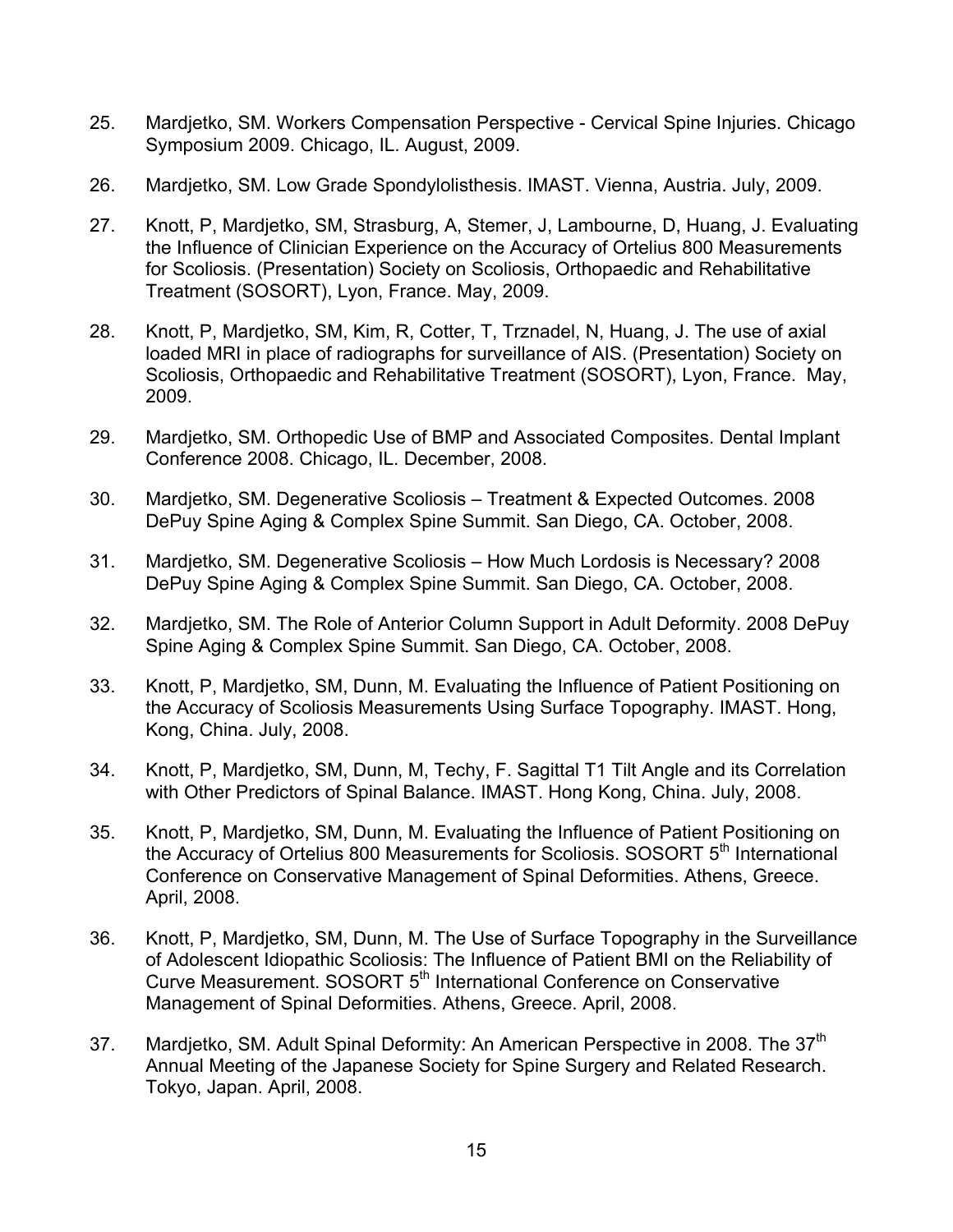- 38. Mardjetko SM. Sacro-Pelvic Fixation. DePuy Advanced Deformity Hands-On Practical Lab. Las Vegas, NV. March, 2008.
- 39. Mardjetko SM, Gupta M, Hammerberg K. Adult Deformity Panel Discussion. DePuy Advanced Deformity Hands-On Practical Lab. Las Vegas, NV. March, 2008.
- 40. Mardjetko, SM. Iatrogenic Thoracic Outlet Syndrome as a Complication of VEPTR. First International Congress on Early Onset Scoliosis and Growing Spine. Madrid, Spain. November, 2007.
- 41. Mardjetko, SM. What's New in Deformity Surgery. Innovative Techniques in Spine Surgery. Los Cabos, Mexico. June, 2007.
- 42. Mardjetko, SM. Clinical Research- A Perspective from an Academic, Deformity Surgeon. Medtronic Sofamor Danek Training for Tomorrow's Deformity Surgeon. Chicago, IL. June, 2007.
- 43. Mardjetko, SM. Fractures of the Lumbosacral Junction. AAOS-SECOT Program. Barcelona, Spain. June, 2007.
- 44. Mardjetko, SM. Post-Traumatic Kyphosis. AAOS-SECOT Program. Barcelona, Spain. June, 2007.
- 45. Mardjetko, SM. Thoracolumbar Fractures in Children. AAOS-SECOT Program. Barcelona, Spain. June, 2007.
- 46. Mardjetko, SM. Iatrogenic Thoracic Outlet Syndrome as a Complication of VEPTR. Annual Meeting of the Pediatric Orthopedic Society of North America. Hollywood, FL. May, 2007.
- 47. Mardjetko, SM. Long-Term Outcomes of Spinal Fusion. Worker's Compensation Seminar. Rosemont, IL. January, 2007.
- 48. Mardjetko SM. Selecting the Lower Extent of Fusion in AIS. DePuy Advanced Deformity Peer-to-Peer Meeting. New York, NY. December, 2006.
- 49. Mardjetko SM. Adult Spondylolisthesis. Harvard Combined Orthopedic Residency Program Grand Rounds. Boston, MA. November, 2006.
- 50. Knott PT, Mardjetko SM, Nance DK, Dunn MM. Experience with an Electromagnetic Topographical Technique of surface Evaluation for Adolescent Idiopathic Scoliosis. American Academy of Pediatrics National Conference and Exhibition, Atlanta, Georgia. October 7-8, 2006.
- 51. Mardjetko, SM, DeWald, CJ, Hammerberg, KW. Surgical Management of High Grade Spondylolisthesis. IMAST, Athens, Greece, 2006.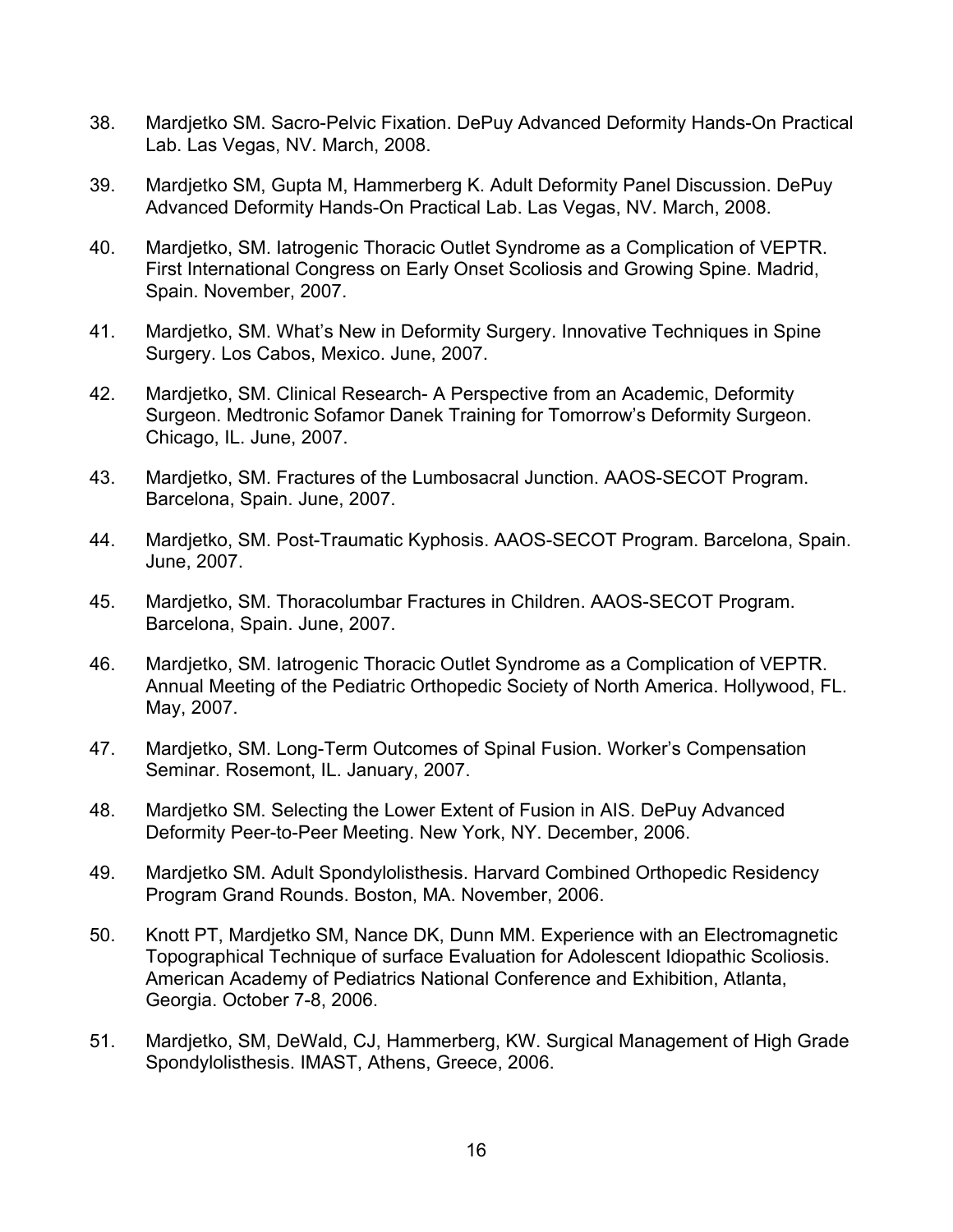- 52. Mardjetko, SM. Clinical Research- A Perspective from a Private Practice. Training for Tomorrow's Deformity Surgeon Program, Chicago, IL. August 27-29, 2006.
- 53. Mardjetko, SM. Host: "The Aging Spine: Challenges and Techniques", Lake Geneva, WI. August 11-12, 2006.
- 54. Mardjetko, SM. Moderator, Case Study Presentations and Discussion: Cervical Spine, Thoracolumbar Spine, and Reconstructive Spine programs. 8<sup>th</sup> Annual Chicago Trauma Symposium, Chicago, IL. July 27-30, 2006.
- 55. Mardjetko, SM. Management of Spondylolysis/Spondylolisthesis. American Academy of Orthopedic Surgeons, "Current Trends and Treatment Methods in Pediatric and Adult Spinal Deformity", Costa Mesa, CA. June 9-10, 2006.
- 56. Mardjetko, SM. Surgical Treatment of Neuromuscular and congenital Scoliosis. American Academy of Orthopedic Surgeons, "Current Trends and Treatment Methods in Pediatric and Adult Spinal Deformity", Costa Mesa, CA. June 9-10, 2006.
- 57. Mardjetko, SM. In situ Fusion of High Grade Spondylolisthesis with Trans-discal screw fixation and Titanium Mesh Dowel Graft fusions. Advanced Deformity Peer-to-Peer Meeting, New York, NY. December 16, 2005.
- 58. Apfelbaum, RI, Chapman, JR, Bolesta, MJ, & Mardjetko, SM. Os Odontoideum: Fix it, Observe it. 2005 Cervical Spine Research Society Instructional Course, San Diego, CA. December 3-4, 2005.
- 59. Mardjetko, SM. Annual Meeting and Instructional Course: Os Odontoideum Surgical Management vs. Observation. Cervical Spine Research Society 10th Instructional Course, San Diego, CA. December 3, 2005.
- 60. Mardjetko, SM. Use of the Ortelius 800 for Surveillance of Adolescent Idiopathic Scoliosis. American Academy of Pediatrics 2005 National Conference and Exhibition, Washington, DC. October 8-12, 2005.
- 61. Mardjetko, SM. Lab Session: Thoracic and Lumbar Spine Fixation. Chicago Trauma Symposium, Chicago, IL. August 11, 2005.
- 62. Mardjetko, SM. Case Study Presentation and Discussion: Cervical Spine, Thoracolumbar Spine, Reconstructive Spine Procedures. Chicago Trauma Symposium, Chicago, IL. August 11, 2005
- 63. Mardjetko, SM. Subaxial C-Spine Stabilization. Practical Anatomy Workshop, Advanced Techniques in Spinal Decompression and Fixation (Part 1 & Part 2), St. Louis, MO, March 18-20, 2005
- 64. Mardjetko, SM. Thoracolumbar Spine: Pediatric Spine Trauma, 6<sup>th</sup> Annual Chicago Trauma Symposium, Chicago, IL, August 2004.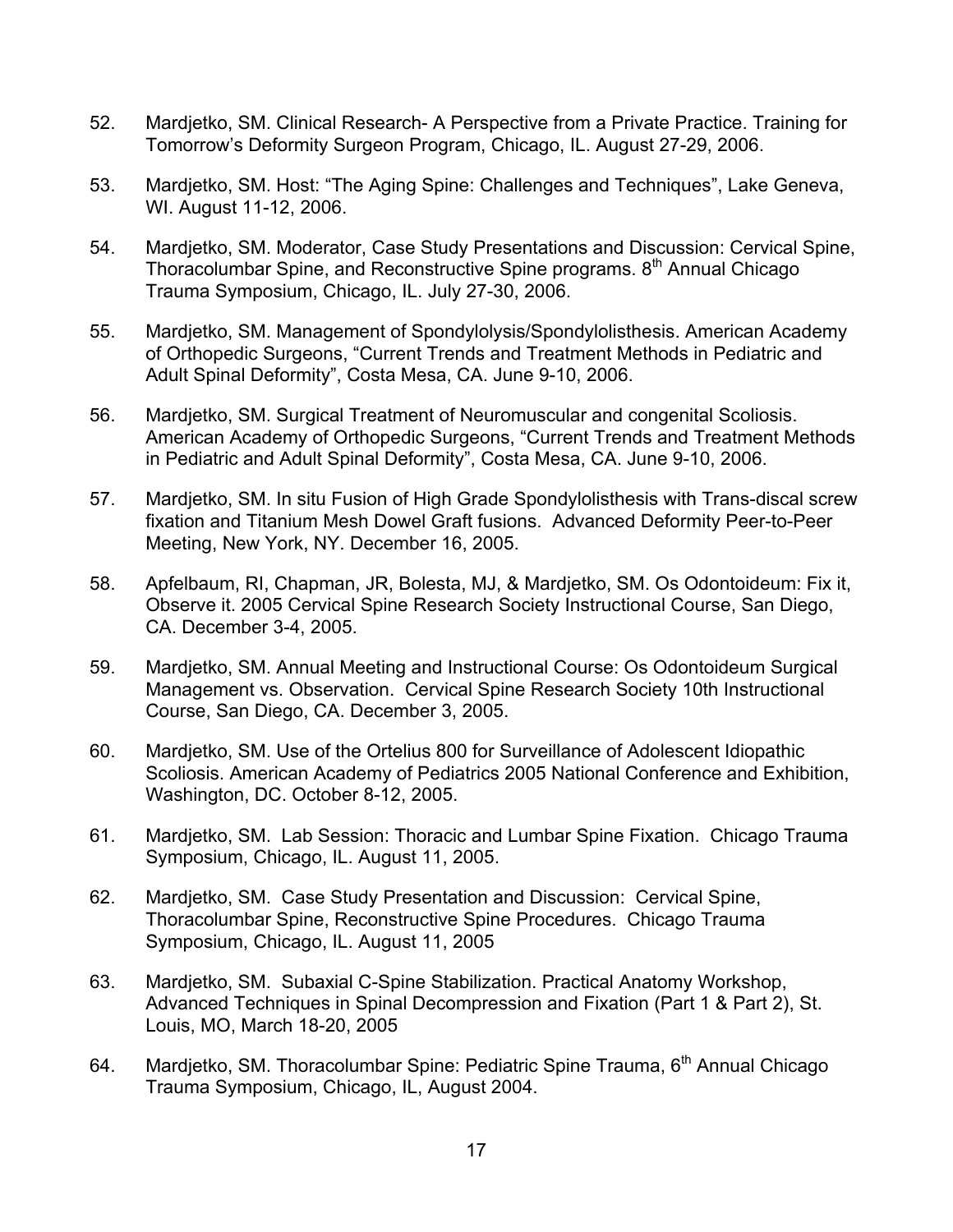- 65. Mardjetko, SM. Thoracolumbar Spine: Moderator, 6<sup>th</sup> Annual Chicago Trauma Symposium, Chicago, IL, August 2004.
- 66. Mardjetko, SM, Basobas, LJ, Lubicky, JP, Zhang, J, Melamed, H. The Effect of Apical Corpectomy in the Surgical Management of Neuromuscular Scoliosis, IMAST, Fairmont Southampton, Bermuda, July 2004.
- 67. Mardjetko, SM, Basobas, LJ, Lubicky, JP, Zhang, J, Melamed, H. Selective Anterior Fusion and Instrumentation for the Treatment of Neuromuscular Scoliosis (Poster), Spine Society of Europe, EuroSpine Annual Meeting, Porto, Portugal, June 2004.
- 68. Mardjetko, SM, Basobas, LJ, Lubicky, JP, Zhang, J, Melamed, H. The Effect of Apical Corpectomy in the Surgical Management of Neuromuscular Scoliosis, Spine Society of Europe, EuroSpine Annual Meeting, Porto, Portugal, June 2004.
- 69. Mardjetko, SM., Basobas, LJ, Anastos, J. The Utilization of MRI Venography in the Determination of Pelvic and Lower Extremity Thromboembolism After Anterior Spinal Fusion Procedures, Spine Society of Europe, EuroSpine Annual Meeting, Porto, Portugal, June 2004.
- 70. Mardjetko, SM., Knott, P., Basobas, LB, Lubicky, JP. Surgical Management of the Cervical Spine in a Population of Adults with Down Syndrome, Cervical Spine Research Society Annual Meeting, Porto, Portugal, June 2004.
- 71. Mardjetko, SM, Lubicky, JP, Shen, FH, Herman, JE. A Radiographic Classification For Identifying Klippel-Feil Patients At Increased Risk For Developing Clinically Significant Cervical Symptoms, POSNA Annual Meeting, April-May 2004.
- 72. Mardjetko, SM, Basobas, LB, Lubicky, JP. Selective Anterior Fusion and Instrumentation for the Treatment of Neuromuscular Scoliosis, POSNA Annual Meeting, April-May 2004.
- 73. Mardjetko SM, MD, Lubicky JP, MD, Basobas LJ, MS. Complications in the Surgical Management of Neuromuscular Spinal Deformity (Poster), AAOS 71<sup>st</sup> Annual Meeting, March 2004.
- 74. Mardjetko, SM., Knott, P., Basobas, LB, Lubicky, JP. Surgical Management of the Cervical Spine in a Population of Adults with Down Syndrome, AAOS 71<sup>st</sup> Annual Meeting, March 2004.
- 75. Mardjetko SM, MD, Lubicky JP, MD, Basobas LJ, MS. Complications in the Surgical Management of Neuromuscular Spinal Deformity (Poster), 38th SRS Annual Meeting, Quebec, Canada, September 11-13, 2003.
- 76. Mardjetko, SM., Knott, P., Basobas, LB, Lubicky, JP. Survey of the Cervical Spine In A Population of Adults With Down Syndrome, World Spine II, NASS, Chicago, IL, August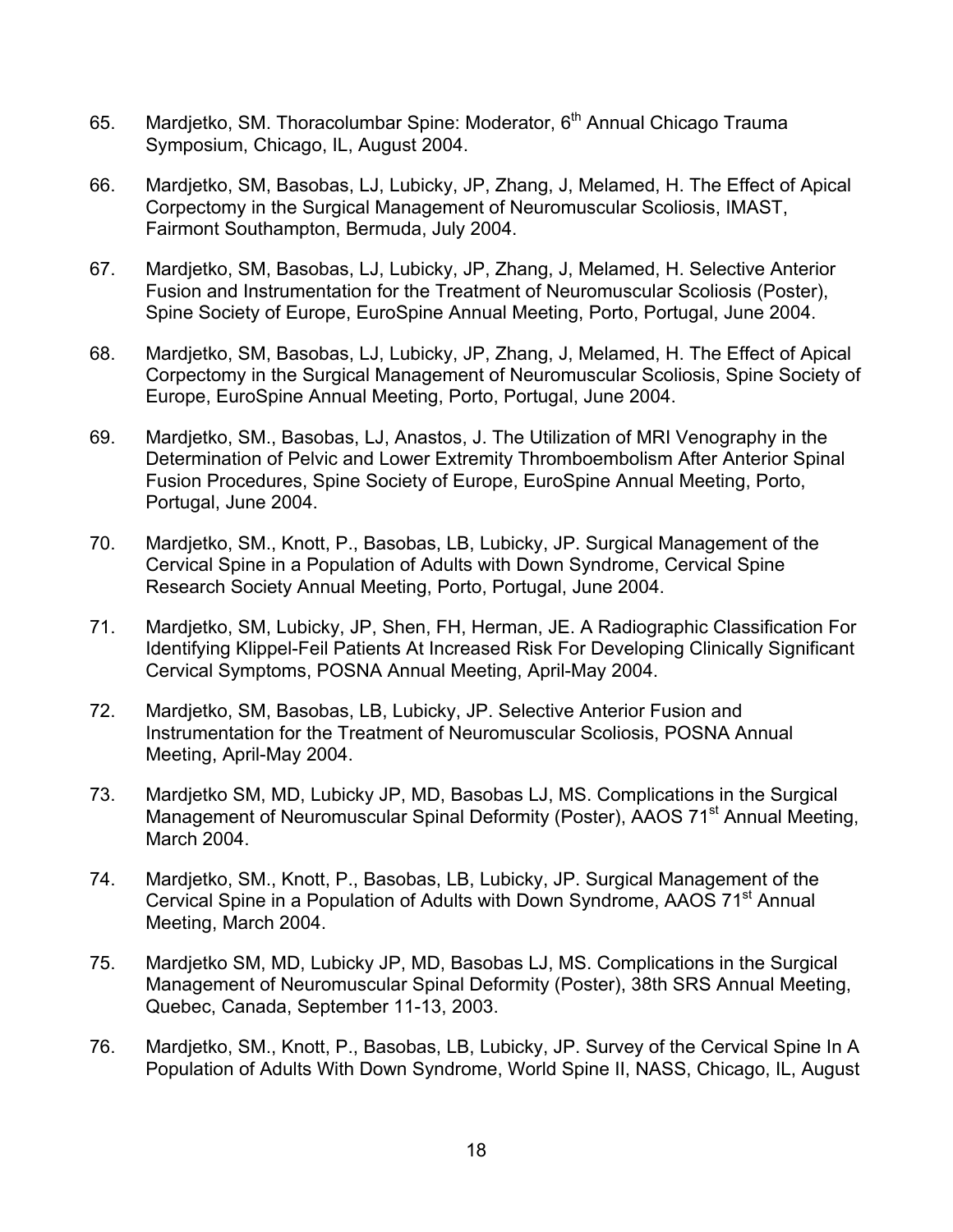2003.

- 77. Mardjetko, SM., Knott, P., Basobas, LB, Lubicky, JP. A Longitudinal Retrospective Examination of the Incidence and Progression of Spondylolisthesis in Children with Spina Bifida, World Spine II, NASS, Chicago, IL, August 2003.
- 78. Basobas, LB, Mardjetko, SM., Lubicky, JP. Selective Anterior Fusion and Instrumentation for the Treatment of Neuromuscular Scoliosis, World Spine II, NASS, Chicago, IL, August 2003.
- 79. Ananthakrishnan, D, Basobas, L.B, Mardjetko, S.M., Lubicky, JP. Intraoperative Correction of Adolescent Idiopathic Scoliosis Via Selective Thoracic Instrumentation and Fusion (Poster), World Spine II, NASS, Chicago, IL, August 2003.
- 80. Basobas, LB, Mardjetko, SM. Selective Anterior Fusion and Instrumentation for the Treatment of Neuromuscular Scoliosis (Poster), Spine Across the Sea, NASS, Chicago, IL, July 2003.
- 81. Mardjetko, SM., Knott, P., Basobas, LB, Lubicky, JP. A Longitudinal Retrospective Examination of the Incidence and Progression of Spondylolisthesis in Children with Spina Bifida, Spine Across the Sea, NASS, Chicago, IL, July 2003.
- 82. Basobas, LB, Mardjetko, SM., Lubicky, JP. Surgical Mangagement of Neuromuscular Spinal Deformity (Poster), International Meeting on Advanced Spine Techniques, Rome, Italy, July 2003.
- 83. Mardjetko, SM., Knott, P., Basobas, LB, Lubicky, JP. Surgical Management of the Cervical Spine In A Population of Adults With Down Syndrome, International Meeting on Advanced Spine Techniques, Rome, Italy, July 2003.
- 84. Mardjetko, SM. Lumbo-Pelvic Fixation Techniques. Minimally Invasive Spine Techniques - Hands-On Course, NASS, Phoenix, AZ, March 2003.
- 85. Basobas, LB, Mardjetko, SM. Selective Anterior Fusion and Instrumentation for the Treatment of Neuromuscular Scoliosis, NASS, Montreal, Quebec. October 2002.
- 86. Lubicky, JP, Ananthakrishnan, D, Basobas, L.B, Mardjetko, S.M. Intraoperative Correction of Adolescent Idiopathic Scoliosis Via Selective Thoracic Instrumentation and Fusion, American Association of Pediatrics, Boston, MA, October 2002.
- 87. Lubicky, JP, Basobas, LB, Mardjetko, SM. Selective Anterior Fusion and Instrumentation for the Treatment of Neuromuscular Scoliosis, American Association of Pediatrics, Boston, MA, October 2002.
- 88. Lubicky, JP, Basobas, LB, Mardjetko, SM. Survey of the Cervical Spine In A Population of Adults With Down Syndrome, American Association of Pediatrics, Boston, MA, October 2002.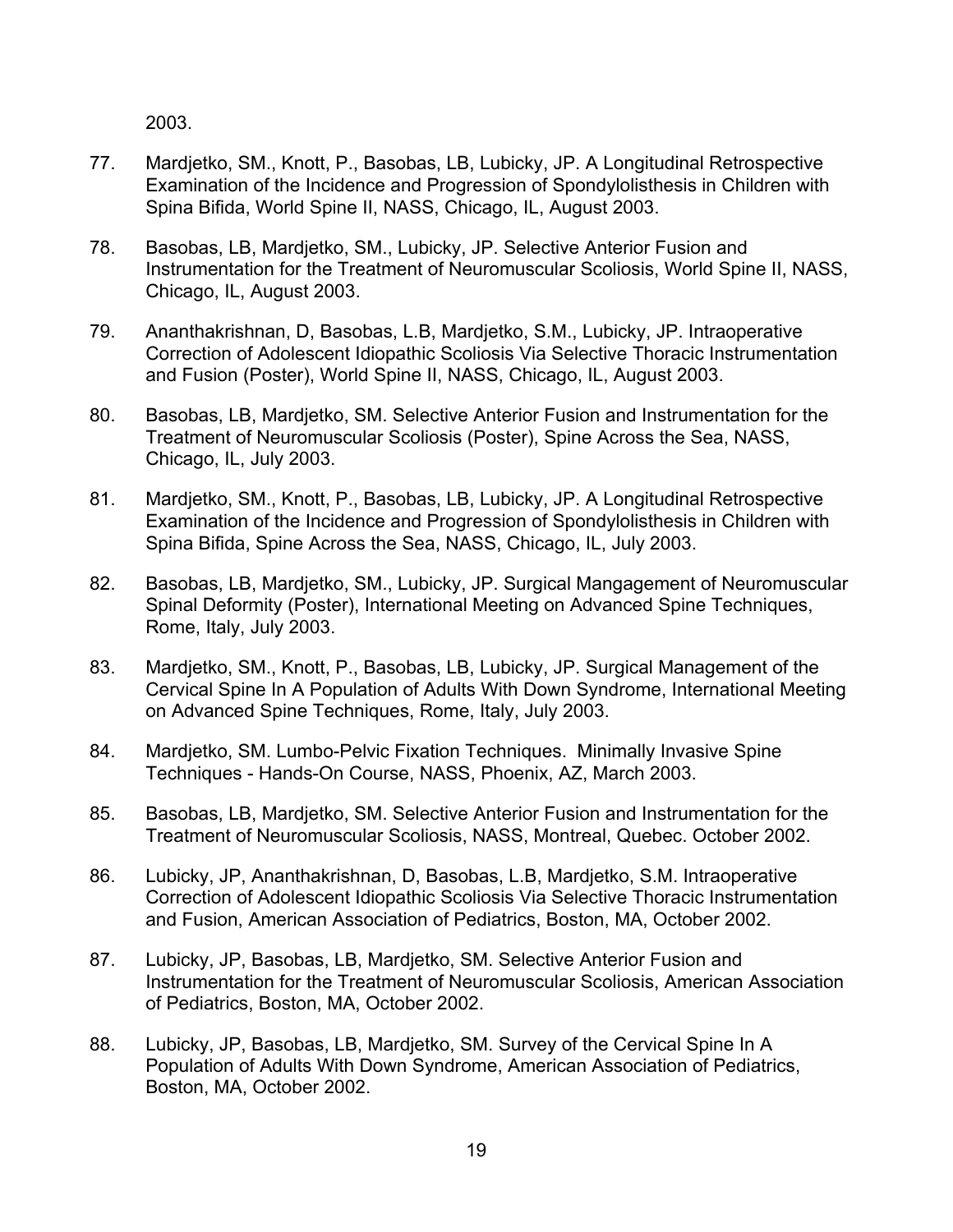- 89. Lubicky, JP, Mardjetko, SM, Knott, P, Basobas, LB. A Longitudinal Retrospective Examination of the Incidence and Progression of Spondylolisthesis in Children with Spina Bifida., American Association of Pediatrics, Boston, MA, October 2002.
- 90. Mardjetko, SM., Knott, P., Basobas, LB, Lubicky, JP. Survey of the Cervical Spine In A Population of Adults With Down Syndrome, Scoliosis Research Society, September 2002.
- 91. Mardjetko, SM., Knott, P., Basobas, LB, Lubicky, JP. A Longitudinal Retrospective Examination of the Incidence and Progression of Spondylolisthesis in Children with Spina Bifida, Scoliosis Research Society, September 2002.
- 92. Mardjetko, SM., Knott, P., Basobas, LB, Lubicky, JP. A Longitudinal Retrospective Examination of the Incidence and Progression of Spondylolisthesis in Children with Spina Bifida, European Spine Society, Nantes, France, September 2002.
- 93. Mardjetko, SM. Pediatric Femoral Fractures, Chicago Trauma Symposium, August 2002.
- 94. Lubicky, JP, Basobas, LB, Mardjetko, SM. Selective Anterior Fusion and Instrumentation for the Treatment of Neuromuscular Scoliosis (Poster). POSNA, Park City, Utah. May 2002.
- 95. O'Brien, M., Mardjetko, S.M. Survey of the Cervical Spine In A Population of Adults With Down Syndrome (Poster), AAOS, Dallas, February 2002.
- 96. Basobas, LB, Mardjetko, SM. The Utilization of MRI Venography in the Determination of Pelvic and Lower Extermity Thromboembolism after Anterior Spinal Instrumentation and Fusion, Scoliosis Research Society, September 2001.
- 97. Mardjetko, S.M. Kyphoplasty: Indication and Techniques, Pfizer, Rosemont, IL April 2001.
- 98. Mardjetko, S.M. The Surgical Approach & Techniques for the Lumbar Spine, NASS, March 2001.
- 99. Mardjetko, S.M. Neuromuscular Scoliosis An Overview; Misericordia North, March 2001.
- 100. Ananthakrishnan, D, Basobas, L.B, Mardjetko, S.M. Intraoperative Correction of Adolescent Idiopathic Scoliosis Via Selective Thoracic Instrumentation and Fusion (Poster), AAOS, Annual Meeting, San Francisco, CA, February 2001.
- 101. Mardjetko, S.M. The Natural History of the Cervical Spine in Down Syndrome, Children's Memorial Hospital, Chicago, IL December 2000.
- 102. Mardjetko, S.M. Biomechanical Testing Deformity Study Group, Sofamor Danek,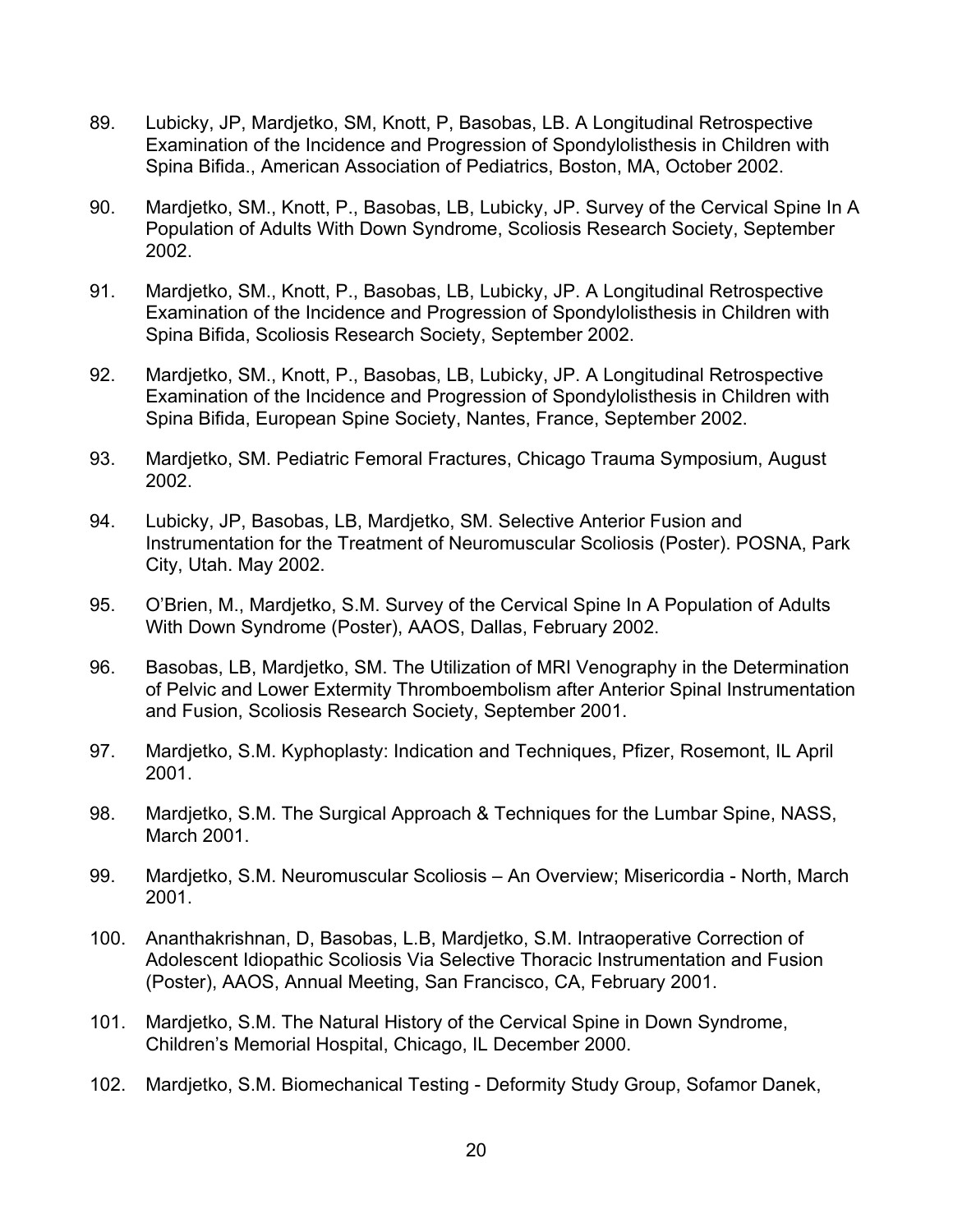New York, December 2000.

- 103. Mardjetko, S.M. Adolescent Idiopathic Scoliosis, Morris Hospital, Rockford, IL, December 2000.
- 104. Ananthakrishnan, D, Basobas, L.B, Mardjetko, S.M. Intraoperative Correction of Adolescent Idiopathic Scoliosis Via Selective Thoracic Instrumentation and Fusion (Poster), SRS, Cairns, Australia, October 2000.
- 105. Mardjetko, S.M. Survey of the Cervical Spine In A Population of Adults With Down Syndrome & Effect of Knee Flexion on Sagittal Spinal Alignment and Balance (Poster), SRS, Cairns, Australia, October 2000.
- 106. O'Brien, M., Mardjetko, S.M. Survey of the Cervical Spine In A Population of Adults With Down Syndrome, Cervical Spine Research Society, South Carolina, October 2000.
- 107. Mardjetko, S.M. Osteoporotic Vertebral Compression Fractures, NASS, New Orleans, October 2000.
- 108. Mardjetko, S.M. The Spine Rheumatoid Arthritis and Inflammatory Arthritis, Arthritis Foundation, Skokie, IL, September 2000.
- 109. Mardjetko, S.M. Pedicle Fixation in the Thoracic Spine, Sofamor Danek, Memphis, September 2000.
- 110. Mardjetko, SM, Basobas, LB. Survey of the Cervical Spine In A Population of Adults With Down Syndrome, NASS & Japanese Spine Society, Kona, HI, July 2000.
- 111. Mardjetko, S.M. Treating the Spine Patient: The Nurses' Perspective, Education Design, Denver, CO, November 1999.
- 112. Mardjetko, S.M. Degenerative Lumbosacral Surgery Think Tank, Medtronic Sofamor Danek, August 1999.
- 113. Mardjetko, S.M. Advanced Surgical Techniques of the Cervical Spine: Posterior Fusion 7 Lateral Mass Planting, Case Presentations on Any Cervical Spine – Degenerative Cervical Radiculopathy/Myelopathy, RUSH Department of Orthopedics, Chicago, IL, July 1999.
- 114. Mardjetko, S.M. Spinal Fractures; Trauma Symposium sponsored by Lutheran General Hospital, February 6, 1999.
- 115. Mardjetko, S.M. Slipped Capital Femoral Epiphysis Associated with Endocrinopathy; Pediatric Conference at Lutheran General Hospital, February 2, 1999.
- 116. Mardjetko, S.M. Methods of Anterior Reconstruction of the Cervical and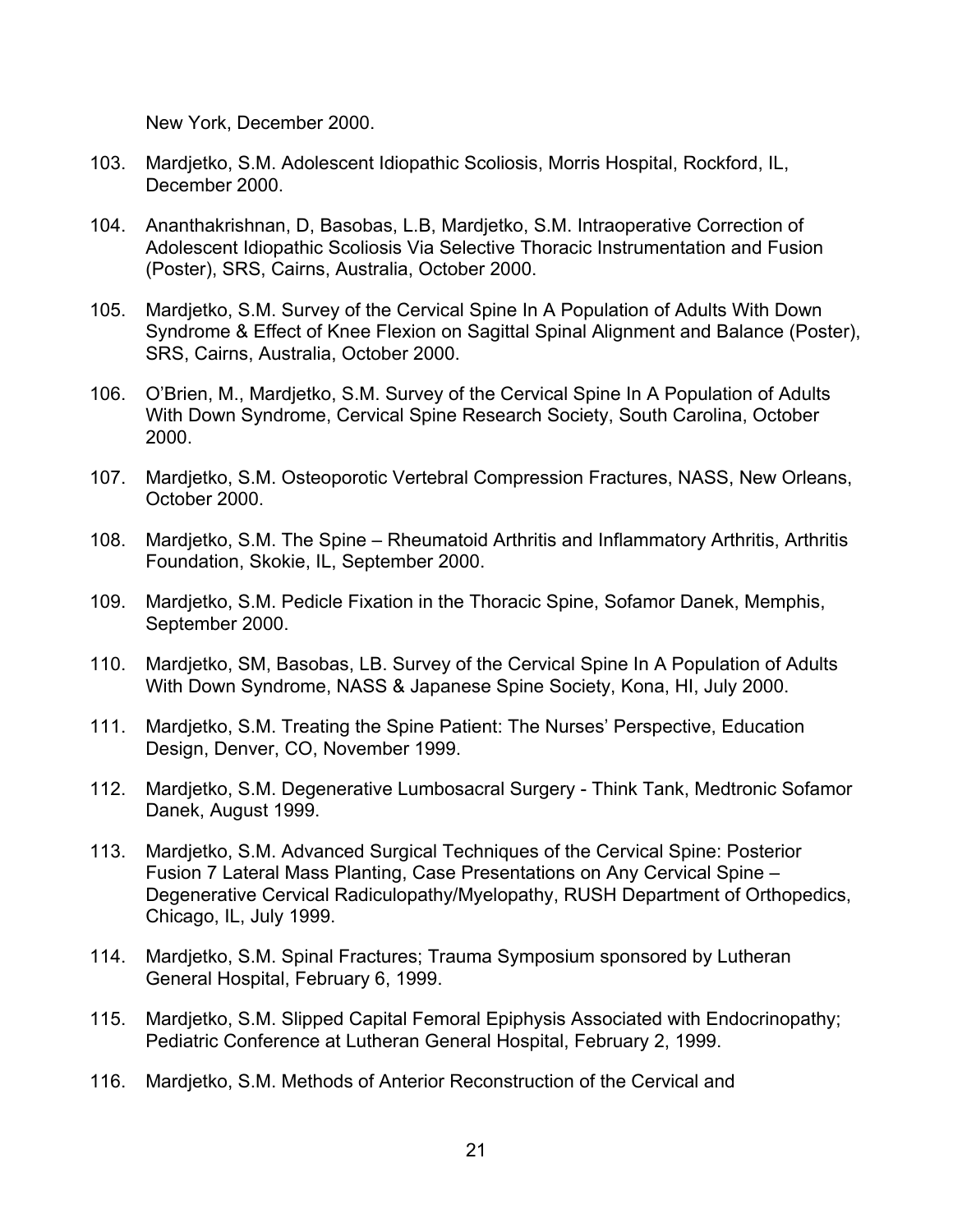Thoracolumbar Spine; Spinal Fracture Course in St. Louis, January 21-24, 1999.

- 117. Mardjetko, S.M. Tuberculosis; North American Spine Society's Resident Core Curriculum; Rosemont, IL, February 5, 1998.
- 118. Mardjetko, S.M. Spinal Trauma; United Samaritans Medical Center; Danville, IL, July 11, 1997.
- 119. Mardjetko, S.M. Children's Spinal Deformity; The National Center for Advanced Medical Education, Specialty Review in Orthopaedic Surgery; Chicago, IL, June 22-23, 1997.
- 120. Mardjetko, S.M. Scoliosis; The National Center for Advanced Medical Education, Specialty Review in Orthopaedic Surgery; Chicago, IL, June 22-23, 1997.
- 121. Mardjetko, S.M. Unisegmental Surgery for Spinal Fractures; Spinal Surgery Current Concepts & Techniques; Chicago, IL, June 21, 1997.
- 122. Mardjetko, S.M. Scoliosis Surgery: Anterior Approach; Spinal Surgery Current Concepts and Techniques; Chicago, IL, June 21, 1997.
- 123. Mardjetko, S.M. Co-Chairman Lecture: Spinal Fractures; Spondylolisthesis; Intra Operative Evaluation of Spinal Deformity; Controversies in the Management of Pediatric and Adult Trauma, Deformity and Spondylolisthesis, St. Louis, MO, May 8- 10, 1997.
- 124. Mardjetko, S.M. Tutorial: Anterior Instrumentation for Thoracic Idiopathic Scoliosis; Shriners Hospitals for Children, Philadelphia, PA, April 30, 1997.
- 125. Mardjetko, S.M. Neuromuscular Scoliosis, Management Strategies; Doral Golf Resort and Spa, Miami Florida, April 12, 1997.
- 126. Naunheim KS, Crandall DG, Vaca KJ, Barnett MG, Mardjetko SM, Akbarnia B, Burkus JK. Thoracotomy for Exposure of the Anterior Spine. The Society of Thoracic Surgeons. 1997.
- 127. Mardjetko, S.M. Adult Scoliosis. Lake Forest Health & Fitness Institute, Lake, Forest, Illinois, 1996.
- 128. Mardjetko, S.M. Anterior Thoracolumbar Exposures. Practical Anatomy & Surgical Technique Workshop of St. Louis, Spinal Fracture Fixation, St. Louis, Missouri, 1996.
- 129. Mardjetko, S.M. The Evaluation and Treatment of Metastatic Spinal Disease. AAOS Annual Meeting, Federation of Spine Association Day, Scoliosis Research Section, Lecture Series, Atlanta, Georgia, February 1996.
- 130. Mardjetko, S.M. Evaluation and Treatment of Idiopathic Scoliosis. Illinois State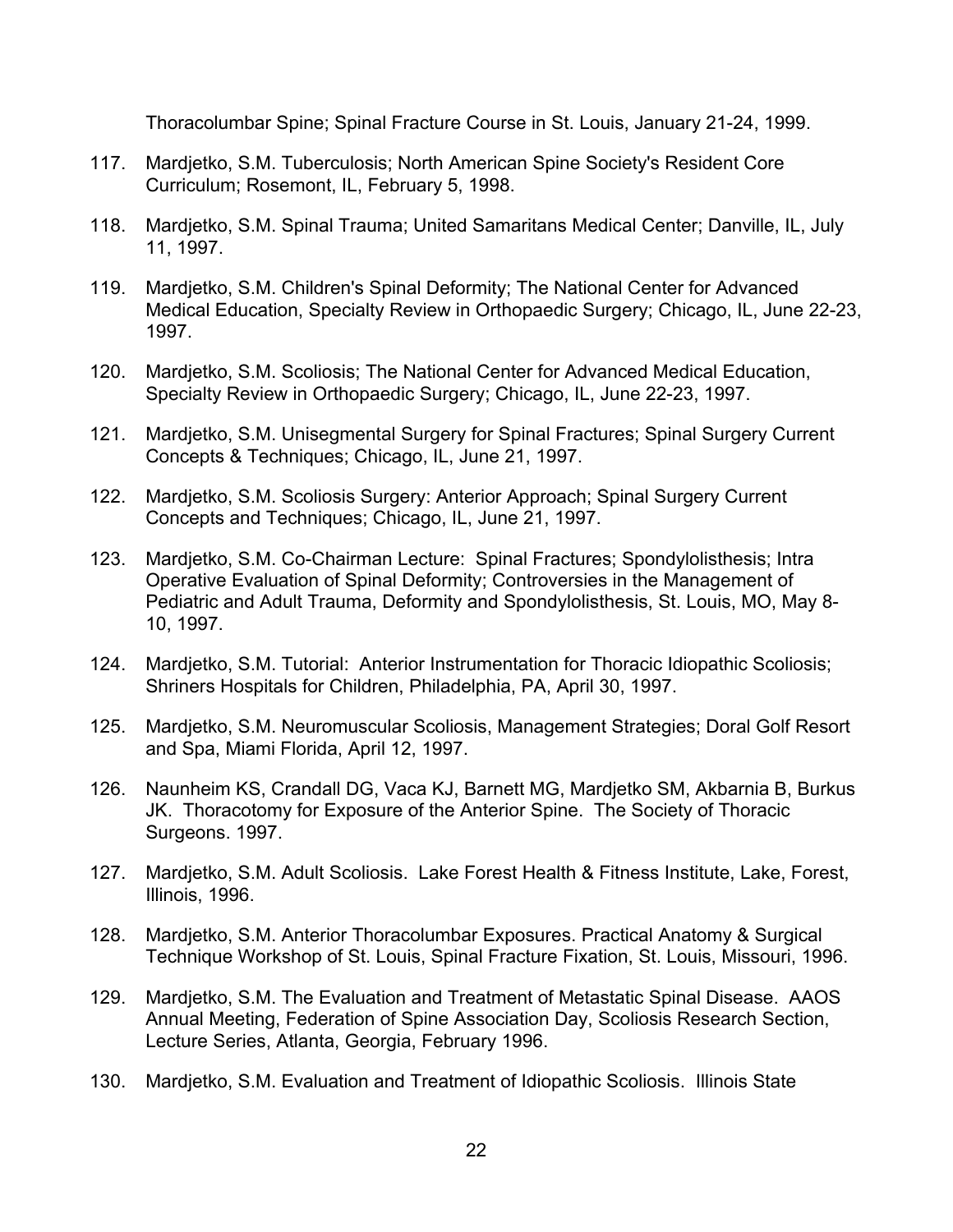Medical Society Mid Winter Conference, Chicago, Illinois, January 1995.

- 131. Mardjetko, S.M. The Pedicle Screw Controversy: A Clinical Dilemma. Illinois Orthopaedic Society, Chicago, Illinois, November 1994.
- 132. Mardjetko, S.M. A Survey of Common Musculoskeletal Injuries in Children. Pediatric Grand Rounds, Rush Presbyterian St. Luke's Medical Center, Chicago, Illinois, July 1994.
- 133. Mardjetko, S.M. Surgical Exposure of the Lumbar Spine. Anterior Surgery of the Spine, GICD-USA Course. R. L. DeWald, Chairman, Chicago, Illinois, 1994.
- 134. Mardjetko, S.M., Connolly, P., Shott, S. Degenerative Lumbar Spondylolisthesis A Meta Analysis 1970-1993. Pedicle Screw Symposium, North American Spine Society. Minneapolis, Minnesota, 1994.
- 135. Mardjetko, S.M., Kennedy, K.W., Hammerberg, K.W., DeWald, R.L., Utilization of Long Segment Structural Allograft in Anterior Spinal Column Defects. North American Spine Society, Minneapolis, Minnesota, 1994.
- 136. Mardjetko, S.M., Kennedy, K.W., Hammerberg, K.W., DeWald, R.L. Utilization of Long Segment Structural Allograft in Anterior Spinal Column Defects. Scoliosis Research Society, Portland, Oregon, 1994.
- 137. Akbarnia, B.A., Mardjetko, S.M., Neiman-Kostial, P.A. Results of Anterior Spinal Fusion and Kaneda Instrumentation Using Tricortricate Iliac Allograft, American Academy of Orthopaedic Surgeons, New Orleans, Louisiana, 1994.
- 138. Mardjetko, S.M. Utilization of Long Segment Structural Allograft in the Management of Large Anterior Column Defects. Illinois Orthopaedic Society, Chicago, Illinois, November 1993.
- 139. Mardjetko, S.M. Pediatric Cervical Spine Instability. Rush GICD USA Spinal Instability Birth to Old Age Course, Chicago, Illinois, November 1993.
- 140. Akbarnia, B.A., Mardjetko, S.M., Neiman-Kostial, P.A. Results of Anterior Spinal Fusion and Kaneda Instrumentation Using Tricortricate Iliac Allograft. American Orthopaedic Association, Coronado, California, June 1993.
- 141. Mardjetko, S.M. Complications of Pedicle Fixation in Spinal Deformity Surgery, Spinal Fixation Symposium, Central DuPage Hospital, Winfield, Illinois, November 1992.
- 142. DeWald, R., Mardjetko, S.M., Hammerberg, K., Lubicky, J. Superior Mesenteric Artery Syndrome Following Spinal Deformity Surgery, 4th Annual Sofield Day, Shriners Hospital for Crippled Children, Chicago, Illinois, November 1992.
- 143. Mardjetko, S.M. Orthopaedic Aspects of Juvenile Rheumatoid Arthritis, Grand Rounds,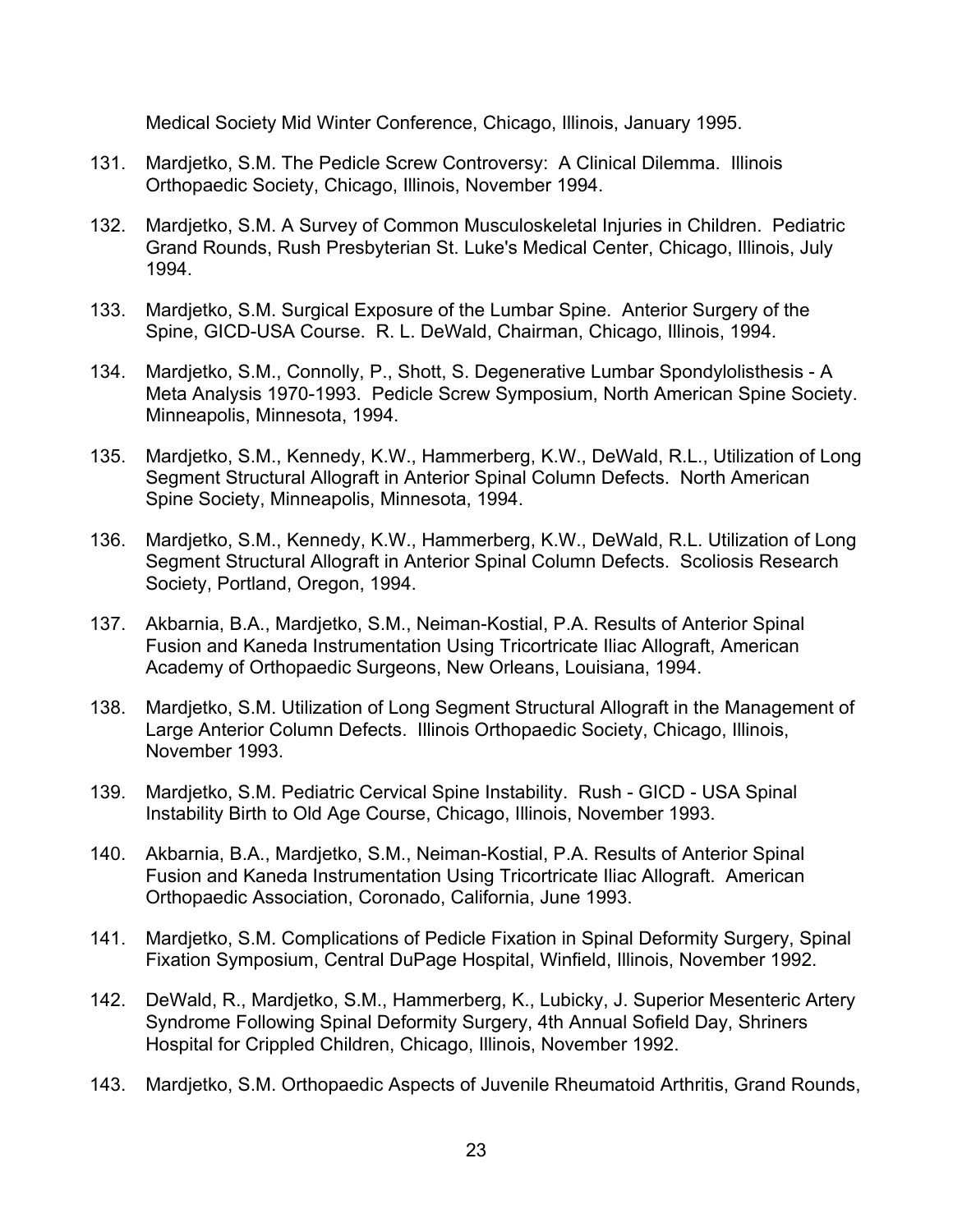Department of Pediatrics, Rush Presbyterian St. Luke's Medical Center, Chicago, Illinois, October, 1992.

- 144. Akbarnia B., Mardjetko, S., Niemann, P. Tricortical Iliac Allograft with the Kaneda Device for Thoracolumbar Spine Fractures. Scoliosis Research Society, Kansas City 1992.
- 145. Mardjetko, S.M. Spinal Surgery Techniques in Acute Spinal Injury, St. Mary's Health Center Rehabilitation Center, St. Louis, Missouri, November 8, 1991.
- 146. Mardjetko, S.M., Kefalas, J., Gabriel, K.R., and Paletta, C. Lawn Mower Injuries in Children, American Academy of Pediatrics - Orthopaedic Section, New Orleans, Louisiana, October 27, 1991.
- 147. Mardjetko, S.M. Pediatric Skeletal Trauma, Trauma Conference, Cardinal Glennon Children's Hospital, St. Louis, Missouri, October 19, 1997.
- 148. Mardjetko, S.M. Back Pain in Children, Continuing Medical Education Series, Cardinal Glennon Children's Hospital and St. Louis University School of Medicine, St. Louis, Missouri, September 11, 1991.
- 149. Mardjetko, S.M. Pathologic Fractures in the Thoracolumbar Spine. Low Back and Sciatic Pain Seminar, Washington University School of Medicine, St. Louis, Missouri, May 18, 1991.
- 150. Mardjetko, S.M. Non-Operative Treatment of Thoracolumbar Spine Fractures. Surgical Stabilization of Spine Fracture, St. Louis University School of Medicine, St. Louis, Missouri, May 17-19, 1991.
- 151. Mardjetko, S.M. Clinical Evaluation of Acute Spinal Cord Injury, Surgical Stabilization of Spinal Fractures, St. Louis University School of Medicine, St. Louis, Missouri, May 17-19, 1991.
- 152. Mardjetko, S.M., Myelodysplasia Spinal Deformity. Treatment of Surgical Spine Disease, Washington University School of Medicine, St. Louis, Missouri, April 13, 1991.
- 153. Mardjetko, S.M., Hammerberg, K.W., and Lubicky, J.P. The Luque Trolley Revisited: Review of Nine Cases Requiring Revision. Sofield Memorial Lectureship, Shriners Hospital, Chicago, Illinois, November 2, 1990.
- 154. Mardjetko, S.M., Hammerberg, K.W., and Lubicky, J.P. The Lugue Trolley Revisited: Review of Nine Cases Requiring Revision. Annual Meeting, Scoliosis Research Society, Honolulu, Hawaii, September 1990.
- 155. Mardjetko, S.M., DeWald, R.L., Kandabarow, A., and Hammerberg, K.W. Long Term Follow-Up of H.R.I. to L4 in AIS. Annual Meeting, American Academy of Orthopaedic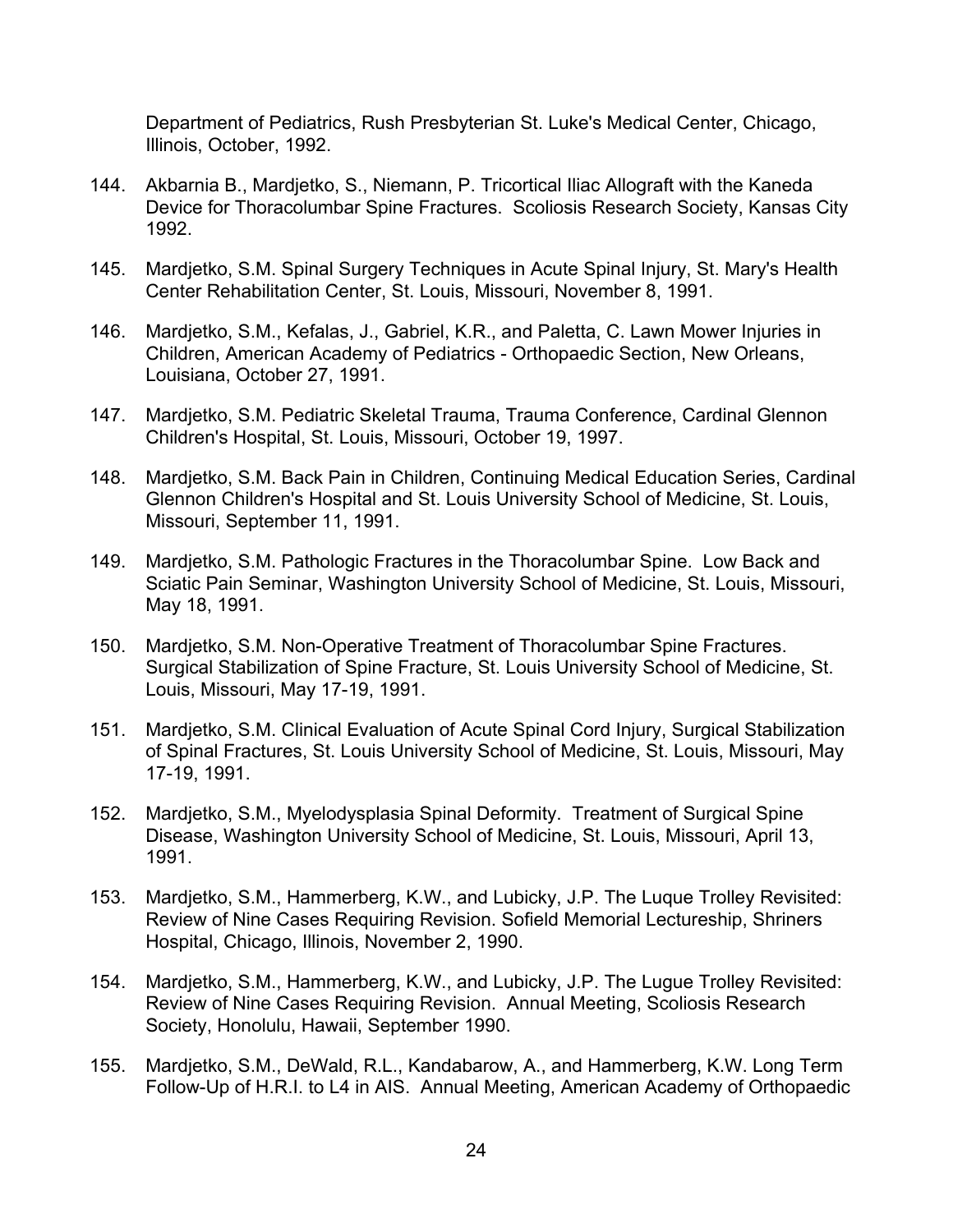Surgeons, New Orleans, Louisiana, February 1990.

- 156. Asdorian, P., Mardjetko, S.M., and DeWald R.L. Natural History of Breast Metastasis of the Spine. Annual Meeting, Scoliosis Research Society, Baltimore, Maryland, October 1988.
- 157. Mardjetko, S.M. Spinal Deformity in S.M.A. Spinal Muscular Atrophy Association, Chicago, Illinois, August 1988.
- 158. Griffith, P., Mardjetko, S.M., and Betz, R. Natural History and Response to Treatment of Unicameral Bone Cysts, Annual Meeting, American Academy of Orthopaedic Surgeons, Atlanta, Georgia, January 1988.
- 159. Mardjetko, S.M. and Harris, G.A. Techniques of Tendon Suture Anchorage to Bone. Resident Thesis Presentation, University of Illinois at Chicago, Chicago, Illinois, June 1987.
- 160. Griffith, P., Mardjetko, S., and Betz, R. Natural History and Response to Treatment of Unicameral Bone Cysts, American Orthopaedic Association, Salt Lake City, Utah, February 1987.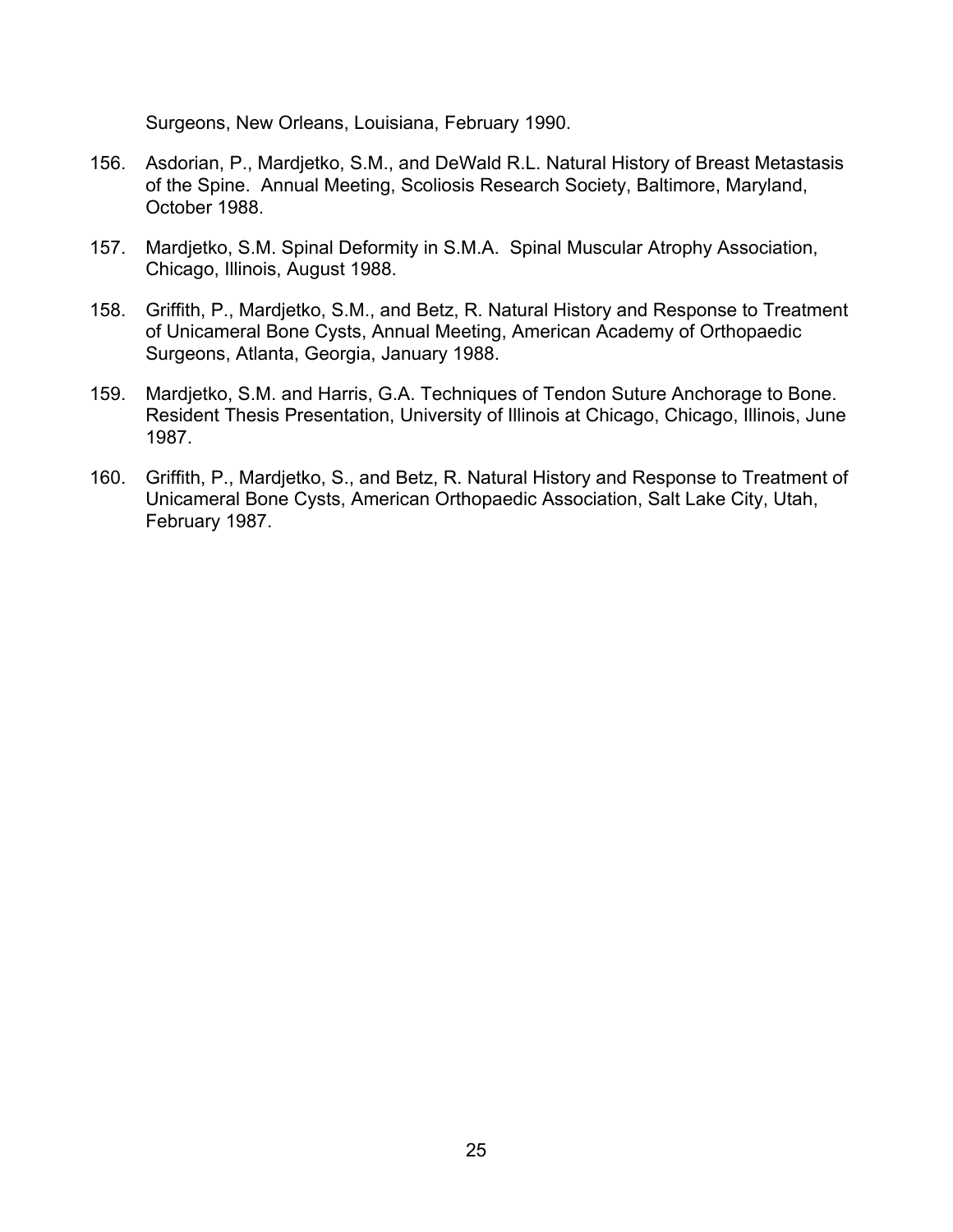## **ATTENDANCE AT SCIENTIFIC MEETINGS:**

- **1.** 3rd Annual International Spinal Deformity Symposium. Chicago, IL. November 2017.
- **2.** Scoliosis Research Society's 52<sup>nd</sup> Annual Meeting. Philadelphia, PA. September 2017.
- **3.** National Orthopaedic Leadership Conference. Washington, DC. April 2017.
- **4.** 2nd Annual International Spinal Deformity Symposium. Chicago, IL. November 2016.
- **5.** Scoliosis Research Society's 51<sup>st</sup> Annual Meeting. Prague, Czech Republic. September 2016.
- **6.** National Orthopaedic Leadership Conference. Washington, DC. May 2016.
- **7.** Pediatric Orthopedic Society of North America Annual Meeting. Indianapolis, IN. April 2016.
- **8.** American Academy of Orthopaedic Surgeons Annual Meeting. Orlando, FL. March 2016.
- **9.** Scoliosis Research Society's 50<sup>th</sup> Annual Meeting. Minneapolis, MN. September 2015.
- **10.** American Academy of Orthopaedic Surgeons Annual Meeting. Las Vegas, NV. March 2015.
- **11.** Scoliosis Research Society's 49<sup>th</sup> Annual Meeting. Anchorage, AK. September 2014.
- **12.** 21<sup>st</sup> International Meeting on Advanced Spine Techniques (IMAST). Valencia, Spain. July 2014.
- **13.** American Academy of Orthopaedic Surgeons Annual Meeting. New Orleans, LA. March 2014.
- **14.** 20th International Meeting on Advanced Spine Techniques (IMAST). Vancouver, British Colombia, Canada. July 2013.
- **15.** Scoliosis Research Society's 48<sup>th</sup> Annual Meeting. Lyon, France. September 2013.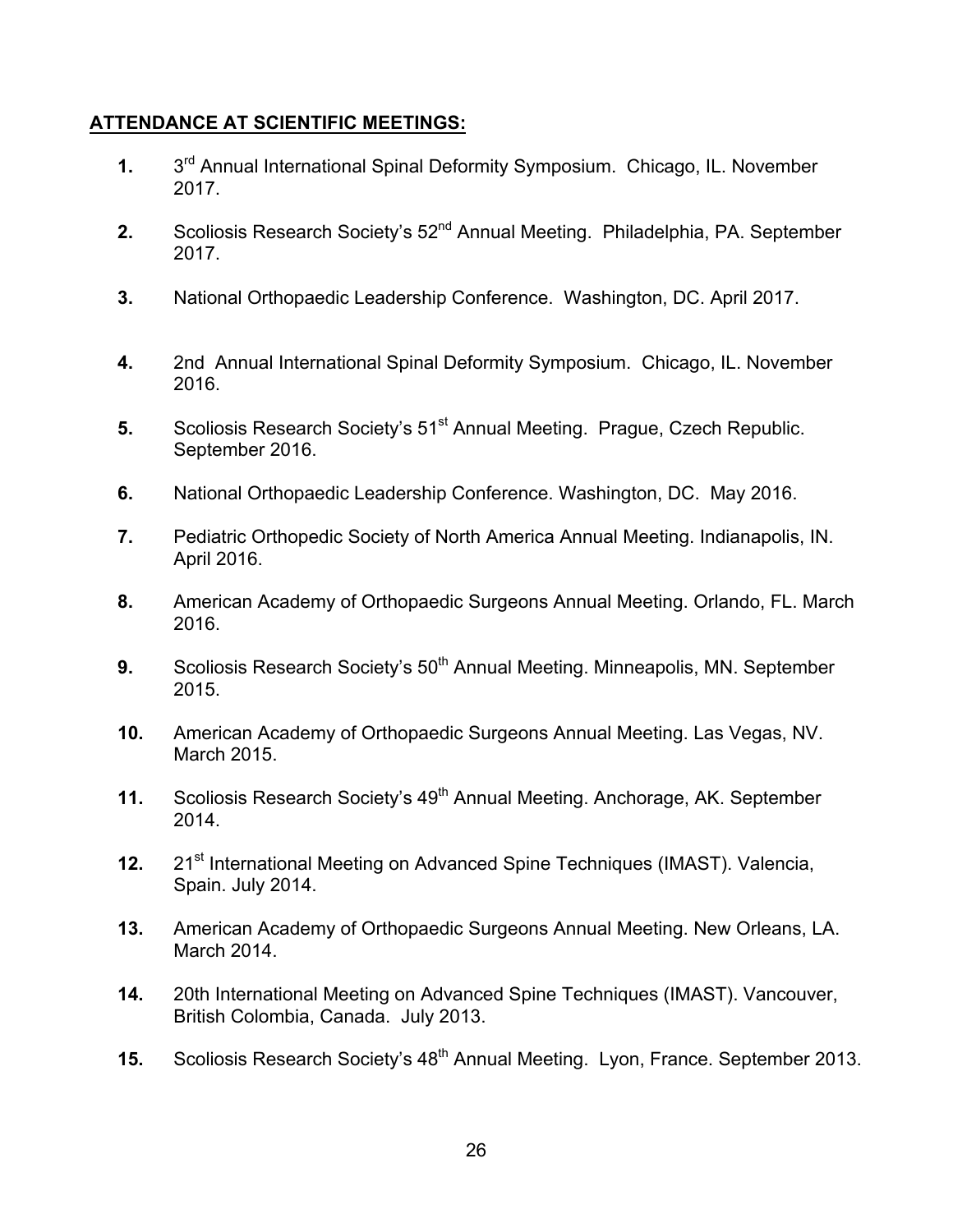- 16. NASS. Evaluation and Treatment of Adult Spinal Deformity: Skull to Sacrum. Chicago, IL. April 2013.
- 17. American Academy of Orthopaedic Surgeons Annual Meeting. Chicago, IL. March 2013.
- 18. Depuy Synthes Spine Masters Deformity Peer to Peer. Boston, MA. November 2012.
- 19. Depuy's Adult Spinal Deformity Tutorial. Plano, TX. October 2012.
- 20. Scoliosis Research Society's 47<sup>th</sup> Annual Meeting. Chicago, IL. September 2012.
- 21. 14<sup>th</sup> Annual Chicago Trauma Symposium. Chicago, IL. August 2012.
- 22. 19<sup>th</sup> International Meeting on Advanced Spine Techniques (IMAST). Istanbul, Turkey. July 2012.
- 23. Society on Scoliosis Orthopaedic and Rehabilitative Treatment (SOSORT). Milan, Italy. May 2012.
- 24. Scoliosis Research Society's 46<sup>th</sup> Annual Meeting. Louisville, KY. September 2011.
- 25. 13<sup>th</sup> Annual Chicago Trauma Symposium. Chicago, IL. August 2011
- 26. 18<sup>th</sup> International Meeting on Advanced Spine Techniques (IMAST). Copenhagen, Denmark. July 2011.
- 27. Scoliosis Research Society's 45<sup>th</sup> Annual Meeting. Kyoto, Japan. September 2010.
- 28. Scoliosis Research Society's Pre-Meeting Combined Course. Kyoto, Japan. September 2010.
- 29. 12<sup>th</sup> Annual Chicago Trauma Symposium. Chicago, IL. August 2010.
- 30. 17<sup>th</sup> International Meeting on Advanced Spine Techniques (IMAST). Toronto, CA. July 2010.
- 31. 2010 Deformity Summit: Advancing the Treatment of Scoliosis. Boston, MA. May 2010.
- 32. 4<sup>th</sup> Baltic Congress of Traumatology and Orhopaedics. Vilnius, Lithuania. April 2010.
- 33. American Academy of Orthopaedic Surgeons Annual Meeting. New Orleans, LA. March 2010.
- 34. Scoliosis Research Society Regional Meeting. SRS & EOA Spine Course in Cairo. Cairo, Egypt. December 2009.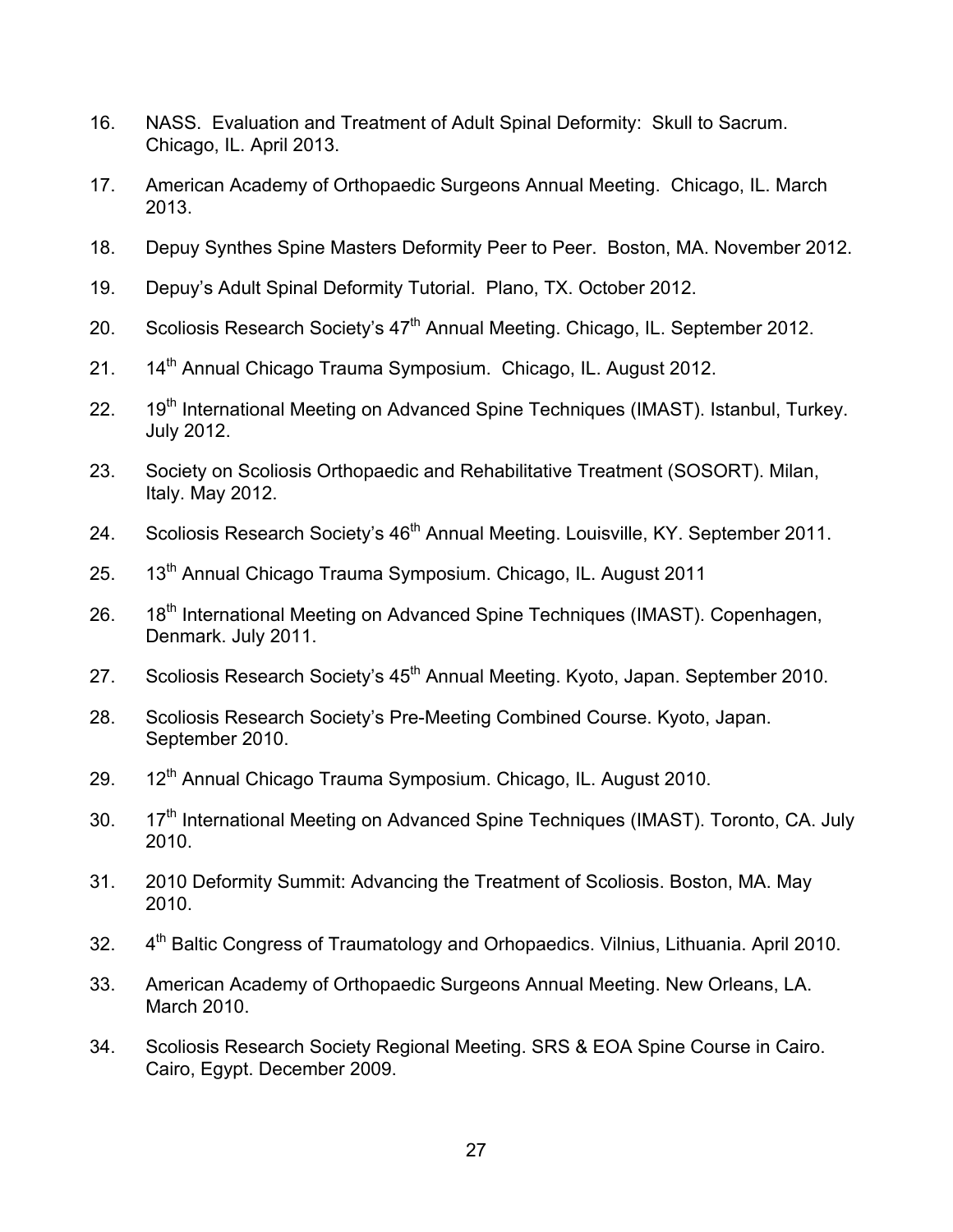- 35. XXII International Symposium: Colombian Association of Neurosurgery. Cali, Colombia. November 2009.
- 36. Scoliosis Research Society Annual Meeting. San Antonio, Texas. September 2009.
- 37. IMAST. Vienna, Austria. July, 2009.
- 38. Society on Scoliosis, Orthopaedic and Rehabilitative Treatment (SOSORT), Lyon, France. May, 2009.
- 39. 2009 American Academy of Orthopaedic Surgeons Annual Meeting. Las Vegas, NV. February, 2009.
- 40. Dental Implant Conference 2008. American Association of Oral and Maxillofacial Surgeons. Chicago, IL. December, 2008.
- 41. Scoliosis Research Society Annual Meeting. Salt Lake City, UT. September, 2008.
- 42. The 37<sup>th</sup> Annual Meeting of the Japanese Society for Spine Surgery and Related Research. Tokyo, Japan. April 2008.
- 43. DePuy's Advanced Deformity Hands-On Practical Lab. Las Vegas, NV. March 2008.
- 44. First International Congress on Early Onset Scoliosis and Growing Spine. Madrid, Spain. November, 2007.
- 45. Scoliosis Research Society Annual Meeting. Edinburgh, Scotland. September, 2007.
- 46. The American Orthopaedic Association. Kellogg Leadership Series. September, 2007.
- 47. Scoliosis Research Society. Edinburgh, UK. September, 2007.
- 48. Scoliosis Research Society annual meeting at IMAST. Nassau, Bahamas. July, 2007.
- 49. Innovative Techniques in Spine Surgery. Los Cabos, Mexico. June, 2007.
- 50. Medtronic Sofamor Danek Training for Tomorrow's Deformity Surgeon. Chicago, IL. June, 2007.
- 51. American Academy of Orthopedic Surgeons- SECOT Program. Barcelona, Spain, June, 2007.
- 52. Pediatric Orthopedic Society of North American Annual Meeting. Hollywood, FL, May, 2007.
- 53. Illinois Bone and Joint Institute Worker's Compensation Seminar. Rosemont, IL, January, 2007.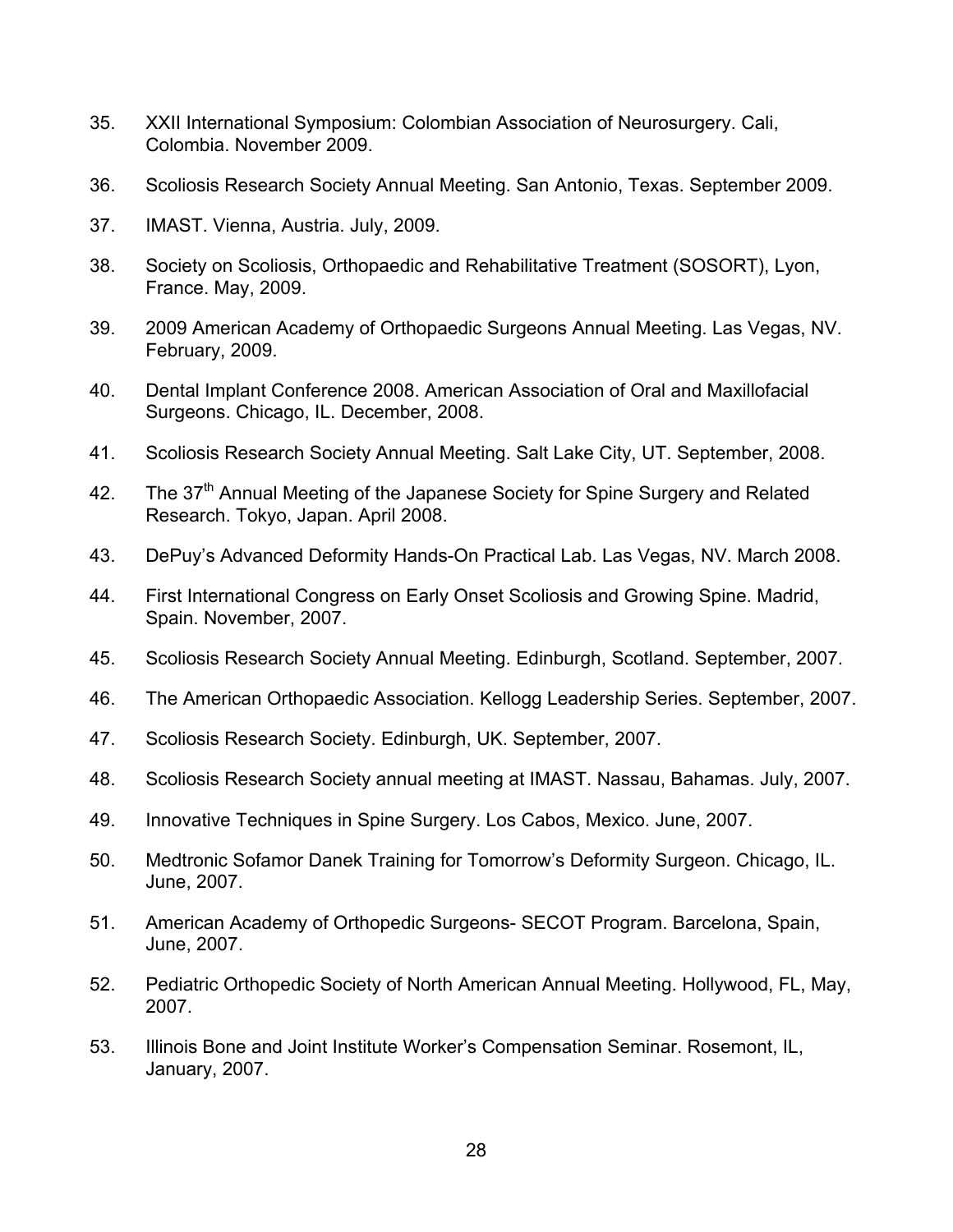- 54. DePuy Advanced Deformity Peer-to-Peer Meeting. New York, NY, December, 2006.
- 55. Harvard Combines Orthopedic Residency Program Grand Rounds. Boston, MA, November, 2006.
- 56. American Academy of Pediatrics National Conference and Exhibition. Atlanta, Georgia, October 7-8, 2006.
- 57. Scoliosis Research Society, 41<sup>st</sup> Annual Meeting, Costa Mesa, CA, September 13-16. 2006.
- 58. IMAST. Athens, Greece, 2006.
- 59. Medtronic's Training for Tomorrow's Deformity Surgeon. Chicago, IL, August 27-29, 2006.
- 60. Stryker's The Aging Spine Course. Lake Geneva, WI, August 11-12, 2006.
- 61. 8th Annual Chicago Trauma Symposium. Chicago, IL, July 27-30, 2006.
- 62. American Academy of Orthopedic Surgeons Annual, 73<sup>rd</sup> Annual Meeting. Costa, Mesa, CA, June 9-10, 2006.
- 63. DePuy Spine Advanced Deformity Peer-to-Peer Meeting. New York, NY, December 16, 2005.
- 64. Cervical Spine Research Society 10<sup>th</sup> Instructional Course. San Diego, CA, December 3, 2005.
- 65. American Academy of Pediatrics National Conference and Exhibition. Washington, D.C., October 8-12, 2005.
- 66. Chicago Trauma Symposium. Chicago, IL, August 11-14, 2005.
- 67. Practical Anatomy Workshop, Advanced Techniques in Spinal Decompression and Fixation (Part 1 & Part 2), St. Louis, MO, March 18-20, 2005.
- 68. American Academy of Orthopaedic Surgeons, 72<sup>nd</sup> Annual Meeting, Washington, D.C., February 23-27, 2005.
- 69. Spinal Deformity Study Group, Medtronic Sofamor Danek, Chicago, IL, December 2004.
- 70. Congenital Spine Forum: Thoracic Insufficiency Syndrome. Philadelphia, PA, December 6-7, 2004.
- 71. NASS, 19<sup>th</sup> Annual Meeting, Chicago, IL, October 26-30, 2004.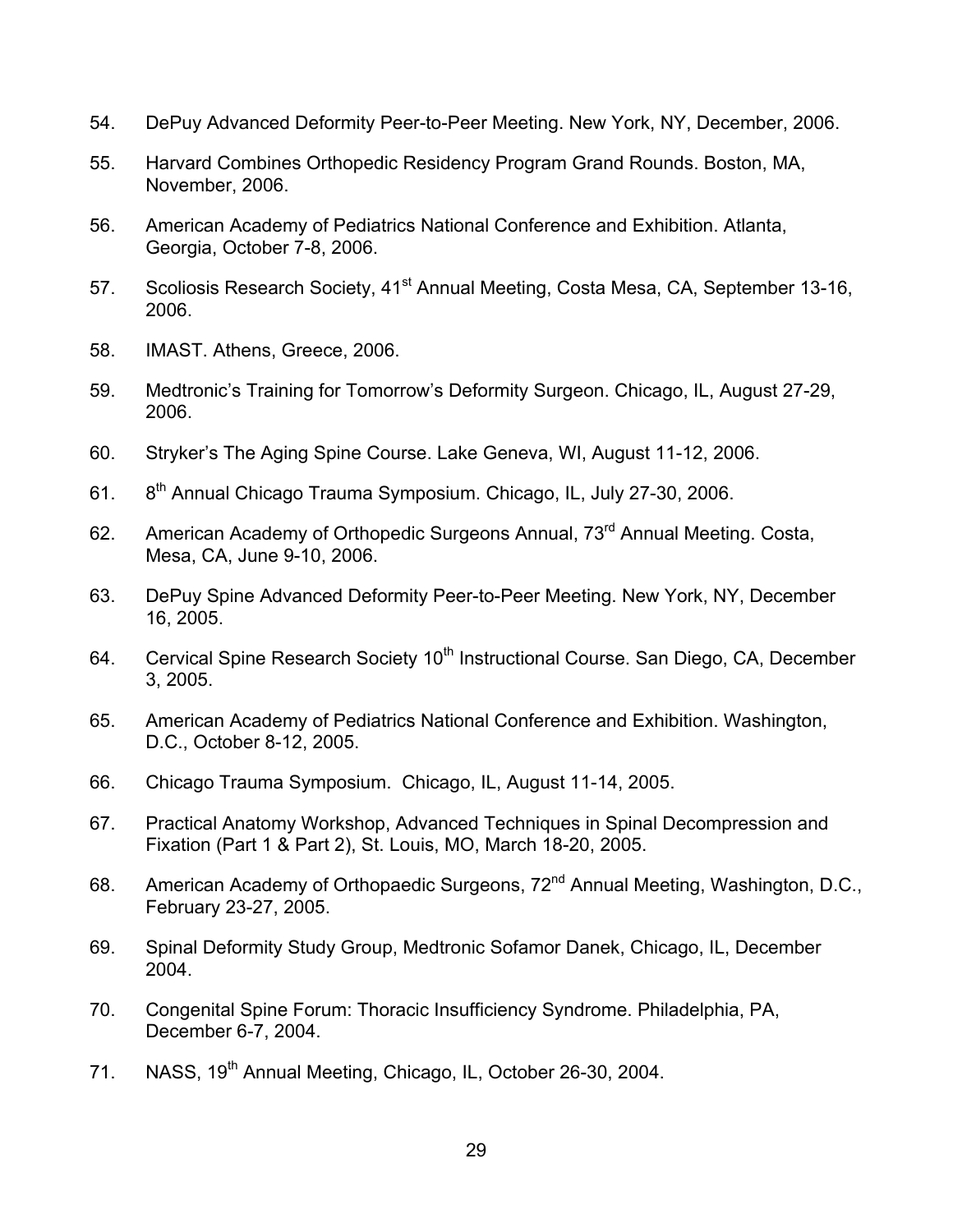- 72. SRS Exotic Scoliosis Tutorial, San Antonio, TX, October 1-2, 2004.
- 73. 39<sup>th</sup> SRS Annual Meeting, Buenos Aires, Argentina, September 2004
- 74. 6<sup>th</sup> Annual Chicago Trauma Symposium, Chicago, IL; August 12-15, 2004.
- 75. IMAST, 11th International Meeting on Advanced Spine Techniques, Fairmont Southampton, Bermuda, July 2004.
- 76. Spine Society of Europe, EuroSpine Annual Meeting, Porto, Portugal, June 2004.
- 77. Pediatric Orthopaedic Society of North America, Annual Meeting, St. Louis, MO, April-May 2004.
- 78. American Academy of Orthopaedic Surgeons, 71<sup>st</sup> Annual Meeting, San Francisco, CA, March
- 79. 38th SRS Annual Meeting, Quebec, Canada, September 11-13, 2003.
- 80. World Spine II, North American Spine Society, Chicago, IL, August 2003.
- 81. International Meeting on Advanced Spine Techniques, Rome, Italy, July 2003.
- 82. Spine Across the Sea, North American Spine Society, Maui, HI, July 2003.
- 83. Osteoporosis and the Aging Spine. Advocate Lutheran General, Park Ridge, IL, May 2003.
- 84. Minimally Invasive Scoliosis Treatment Tutorial, DePuy-Acromed, San Diego, CA. February 2003.
- 85. American Academy of Orthopaedic Surgeons, 79<sup>th</sup> Annual Meeting, New Orleans, LA. February 2003.
- 86. Thoracolumbar Spine Trauma, Advocate Lutheran General Hospital, Park Ridge, IL, January 2003.
- 87. Spinal Deformity Study Group, Medtronic Sofamor Danek, Chicago, IL, December 2002.
- 88. Muscular Dystrophy Association, Annual Meeting, November 2002.
- 89. Cadaver Course, DePuy-Acromed, Memphis, TN, June 2002.
- 90. Spinal Deformity Study Group, Medtronic Sofamor Danek, Scottsdale, AZ, April 2002.
- 91. Scoliosis Research Society, 35<sup>th</sup> Annual Meeting, Cleveland, September 2001.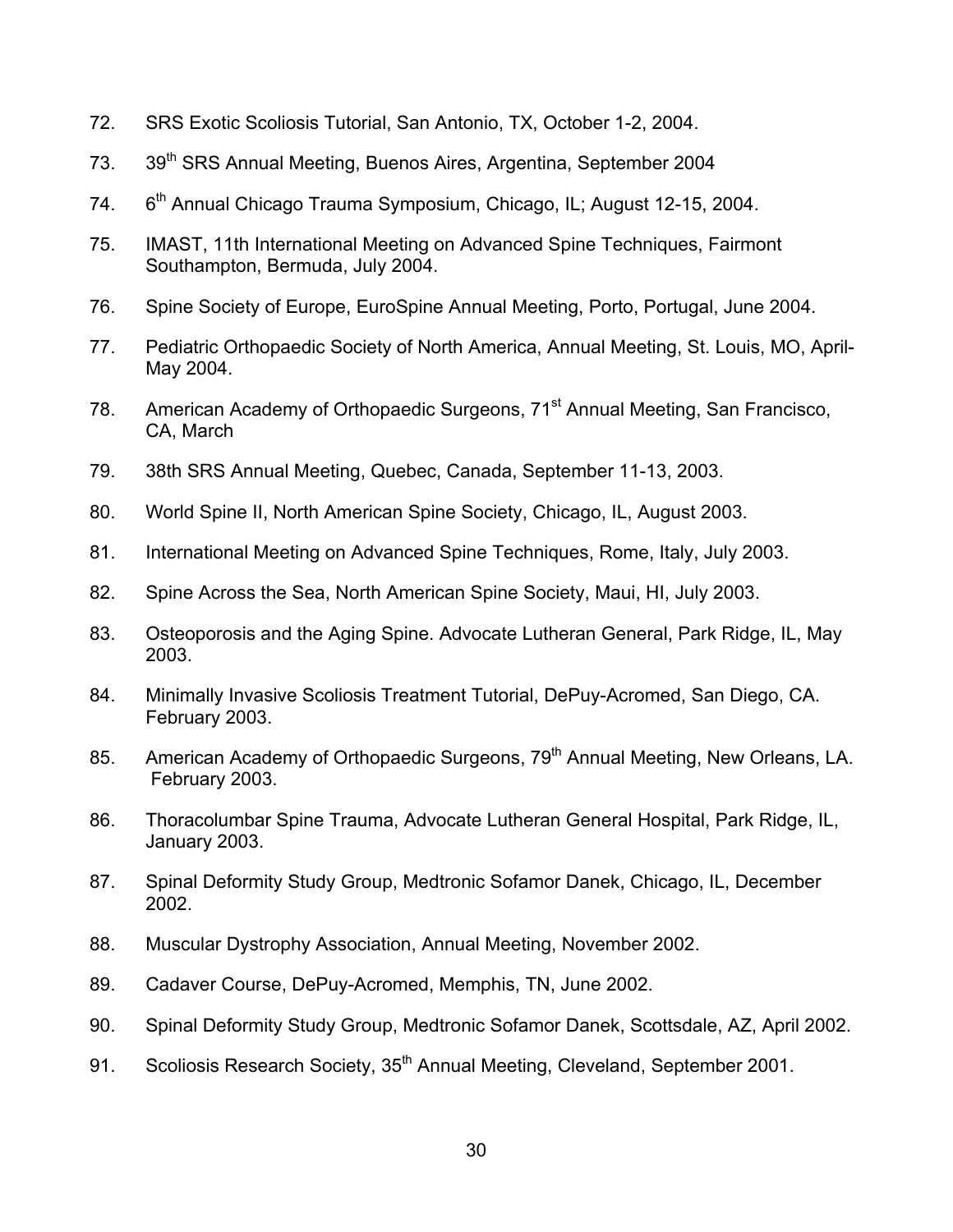- 92. Pediatric Orthopaedic Society of North America, Annual Meeting, Cancun, Mexico, May 2001.
- 93. Masters Deformity Class, DePuy-Acromed, Bethesda, Maryland, April 2001.
- 94. The Surgical Approach & Techniques for the Lumbar Spine, NASS, Memphis, March 2001.
- 95. Spine Coding, NASS, Park City, Utah, February 2001.
- 96. Orthovita Spine Think Tank, San Juan, Puerto Rico, January 2001.
- 97. Kyphoplasty, Kyphon Industries, Memphis, January 2001.
- 98. Deformity Study Group, Medtronic Sofamor Danek, New York, December 2000.
- 99. Essentials in Spine Care for Health Professionals, NASS, New Orleans, October 2000.
- 100. Scoliosis Research Society, Annual Meeting, Cairns, Australia, October 2000.
- 101. Sextant Spinal Instrumentation, Medtronic Sofamor Danek, Memphis, September 2000.
- 102. Fluoroscopic Navigation of Thoracic Screw Placement, Medtronic Sofamor-Danek, Memphis, September 2000.
- 103. Pedicle Fixation In The Thoracic Spine, NASS, Memphis, September 2000.
- 104. Controversies in the Surgical Management of Spinal Disorders, Medtronic Sofamor Danek, Iliamna, AK, August 2000.
- 105. Spine Across the Sea, NASS & Japanese Spine Society, Kona, Hawaii, July 2000.
- 106. Midwest Area Spinal Deformity Treatment of High-Grade Spondylolisthesis in Adult & Pediatric Orthopaedics, Howmedica Osteonics, Colorado Springs, June 2000.
- 107. Orthovita Spine Think Tank II, Shriners Hospital, Philadelphia, PA, April 2000.
- 108. Scoliosis Think Tank, Naples, Florida, November 1999.
- 109. Orthovita Spine Think Tank, Tucson, Arizona, October 1999.
- 110. Scoliosis Research Society, Annual Meeting, San Diego, California, September, 1999.
- 111. Pediatric Orthopaedic Society of North America, Annual Meeting, Lake Buena Vista, FL, 1999.
- 112. Spinal Fracture Fixation, St. Louis, Missouri, September 1996.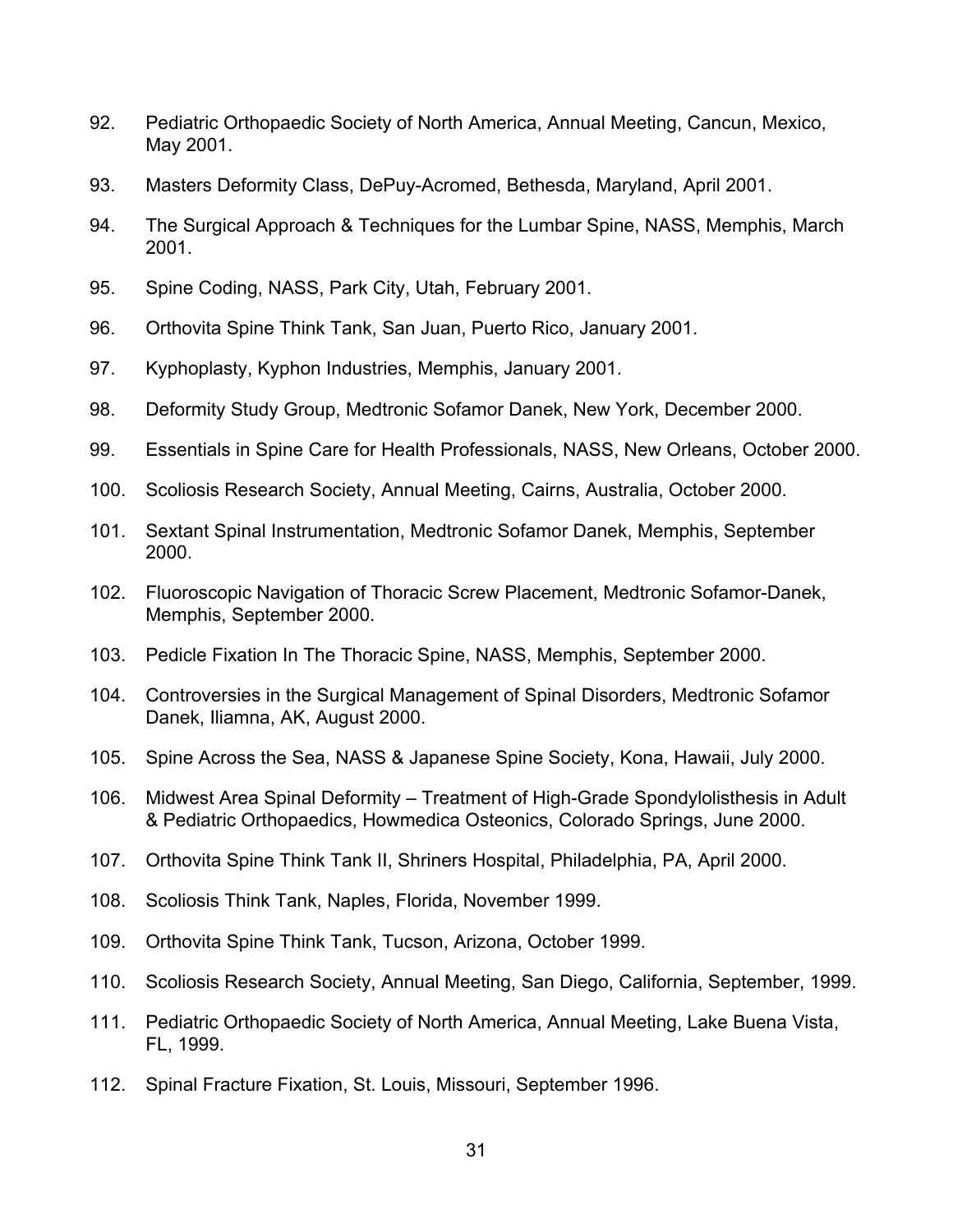- 113. GICD Meeting, Ottawa, Canada, September 1996.
- 114. Scoliosis Research Society, Annual Meeting, Ottawa, Canada, September 1996.
- 115. Pediatric Orthopaedic Society of North America Meeting, Phoenix, Arizona, May 1996.
- 116. Scoliosis Research Society, Annual Meeting, Asheville, North Carolina, September 1995.
- 117. American Academy of Orthopaedic Surgeons Pediatric Hip Course: P. Pizzutillo, Course Chairman, Chicago, Illinois, October 1994.
- 118. Anterior Surgery of the Spine: GICD-USA, R. L. DeWald Chairman, Chicago, Illinois, November 1994.
- 119. Scoliosis Research Society, Annual Meeting, Portland, Oregon, 1994.
- 120. American Academy of Orthopaedic Surgeons, 61st Annual Meeting, New Orleans, February 1994.
- 121. Controversy and Changing Trends in Spine Care, Chicago Institute of Neurosurgery and Neuroresearch, Chicago, Illinois, 1994.
- 122. Spinal Instability Birth to Old Age, Rush, GICD-USA, Chicago, Illinois, November 1993.
- 123. Jackson Fixation Sacral Course, GICD USA, Kansas City, Kansas, August 1993.
- 124. ISOLA Spine Deformity Course, Kansas City, Missouri, July 1993.
- 125. American Orthopaedic Association, 106th Annual Meeting, Coronado, California, June 1993.
- 126. ISOLA Spinal System: Principles and Practice Seminar, Kansas City, Missouri, May 1993.
- 127. Treatment of Surgical Spine Disease Symposium, Scoliosis Research Society, St. Louis, Missouri, April 1993.
- 128. Spinal Fracture Workshop, St. Louis University School of Medicine, St. Louis, Missouri, March 1993.
- 129. ISOLA Spinal System: Principles and Practice, Kansas City, Kansas, October 1992.
- 130. Core Clinical Meeting Flexible Spinal Endoscope Workshop (Faculty), October 1992.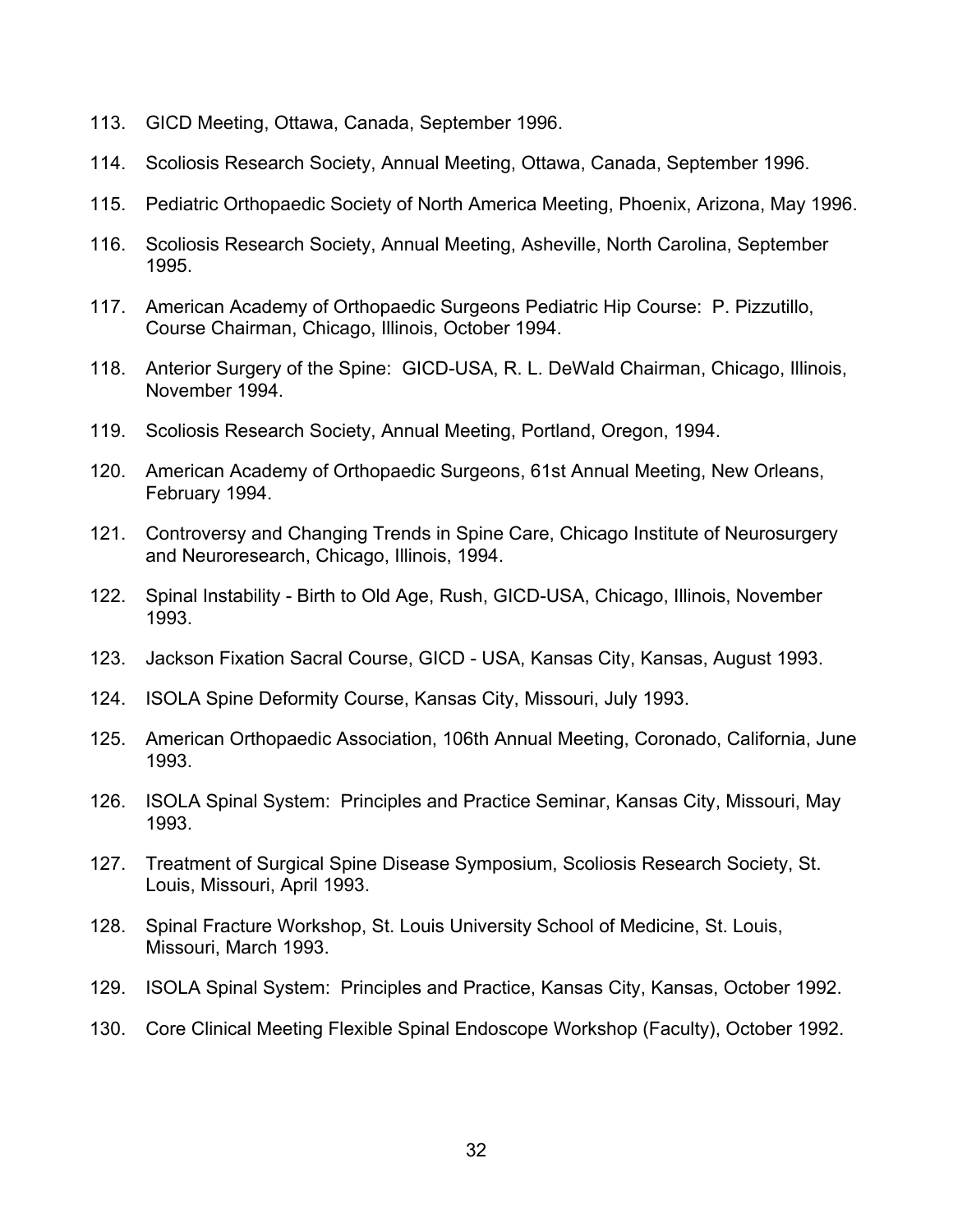- 131. American Academy of Orthopaedic Surgeons, Spinal Surgery (Harrington Beyond), September 1992.
- 132. Core Clinical Meeting, Flexible Spinal Endoscope Workshop, June 1992.
- 133. American Academy of Orthopaedic Surgeons Boards Review Course, Chicago, Illinois, March, 1992.
- 134. Spinal Fracture Workshop, St. Louis University School of Medicine, St. Louis, Missouri, April, 1992.
- 135. Annual Meeting, Scoliosis Research Society, Kansas City, Kansas, 1992.
- 136. American Academy of Orthopaedic Surgeons, Annual Meeting, Washington, D.C., 1992.
- 137. Scoliosis Research Society, Annual Meeting Minneapolis, Minnesota, 1991.
- 138. American Academy of Pediatrics Orthopaedic Section, Annual Meeting, New Orleans, Louisiana, October 24 - November 2, 1991.
- 139. Midas Rex: Hands-On Workshop, Midas Rex Institute, Atlanta, Georgia, April 4-6, 1991.
- 140. Spinal Fracture Workshop (Faculty), St. Louis, Missouri, May 1991.
- 141. Ilizarov Method Course, University of Arizona College of Medicine, Tucson, Arizona, November 27 -December 2, 1990.
- 142. Microsurgery Workshop, Cervical and Lumbar Spinal Surgery, St. Louis University School of Medicine, St. Louis, Missouri, November 3-4, 1990.
- 143. Sofield Day, Shriners Hospital, Chicago, Illinois, November 1990.
- 144. Scoliosis Research Society, Annual Meeting, Honolulu, Hawaii, September 1990.
- 145. Pediatric Orthopaedic Society, Annual Meeting, San Francisco, California, May 1990.
- 146. American Academy of Orthopaedic Surgeon, Annual Meeting, New Orleans, Louisiana, February 1990.
- 147. Controversies in Pediatric Orthopaedics, American Academy of Orthopaedic Surgeons, Phoenix, Arizona, November 1989.
- 148. Pediatric Orthopaedic Society, Annual Meeting, Hilton Head, South Carolina, May 17- 21, 1989.